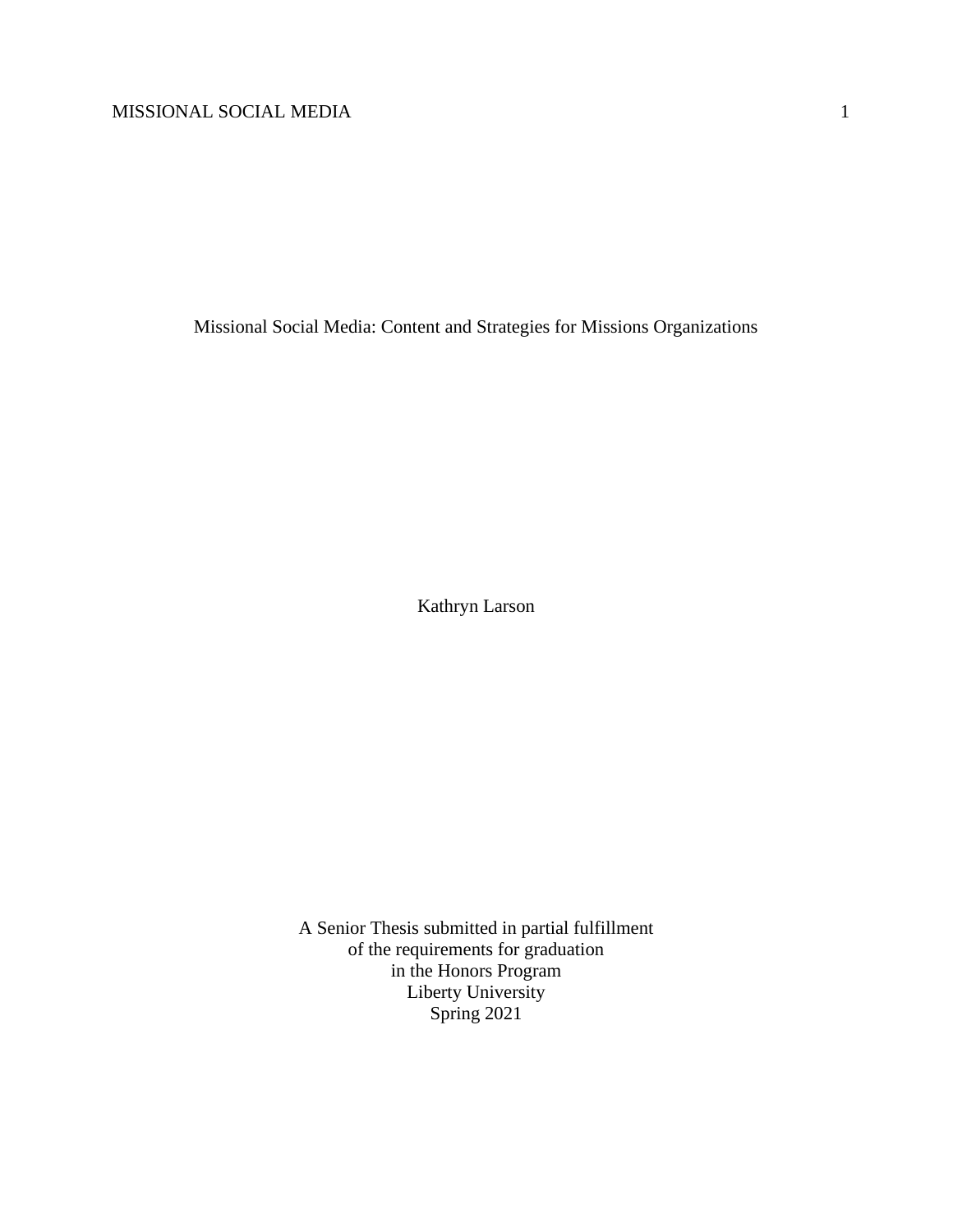Acceptance of Senior Honors Thesis

This Senior Honors Thesis is accepted in partial fulfillment of the requirements for graduation from the Honors Program of Liberty University.

> Dr. Clark Greer, Ph.D. Thesis Chair

\_\_\_\_\_\_\_\_\_\_\_\_\_\_\_\_\_\_\_\_\_\_\_\_\_\_\_

Dr. Carmen Navarro, Ph.D. Committee Member

\_\_\_\_\_\_\_\_\_\_\_\_\_\_\_\_\_\_\_\_\_\_\_\_\_\_\_

Christopher Nelson, M.F.A. Associate Honors Director

\_\_\_\_\_\_\_\_\_\_\_\_\_\_\_\_\_\_\_\_\_\_\_\_\_\_\_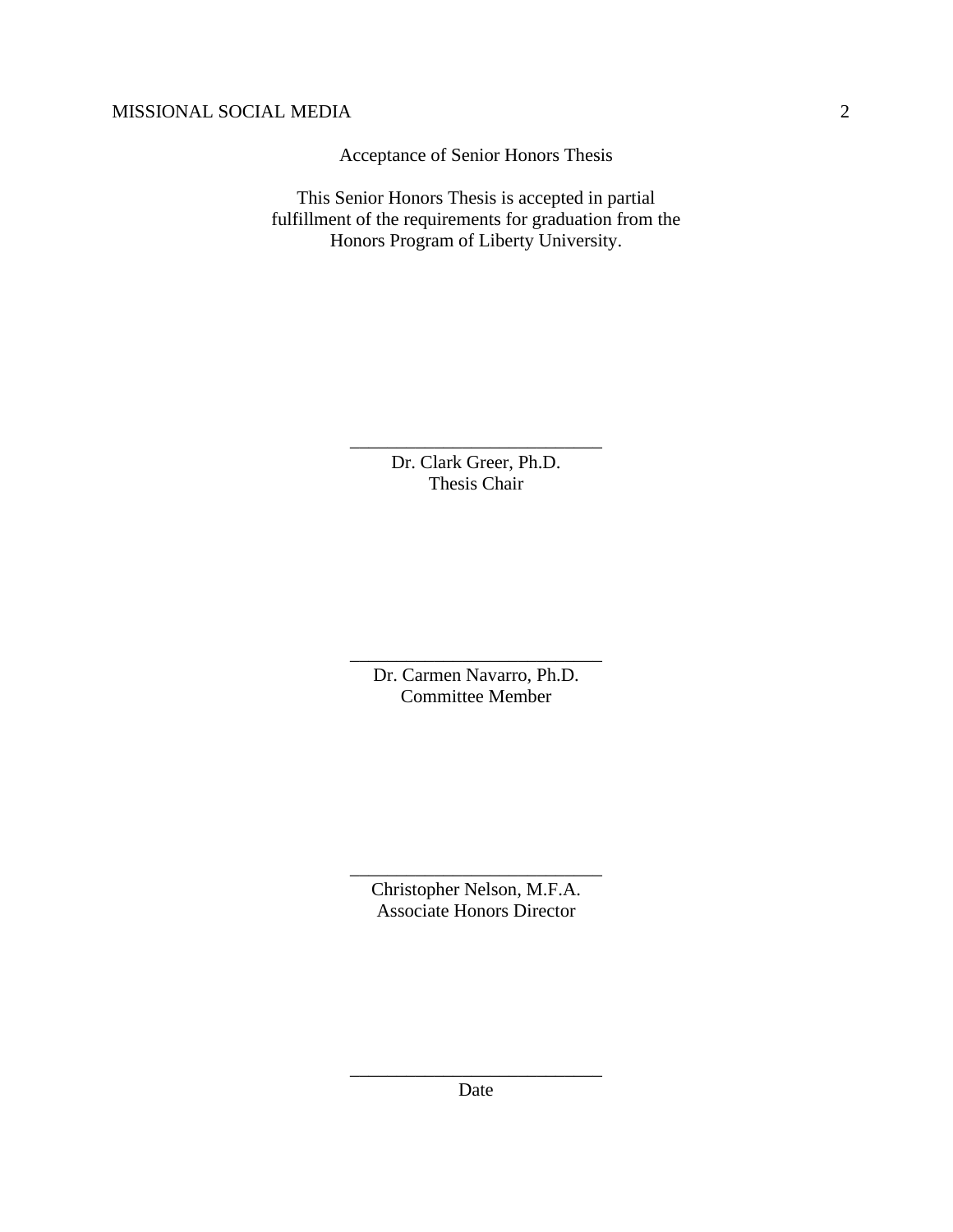### **Abstract**

Technology can be used in amazing and creative ways to spread the gospel and create community across borders. The Apostle Paul used the communication tool of his time, letters, to communicate with churches from a distance. Today's tools include social media which, when used properly and with intent, can positively influence an organization in the name of the gospel. Missions organizations have an incredible opportunity to use strategies and content to create a viable social media ministry. Theories such as the Community Development Theory and various reception theories contribute to an understanding of two-way communication and engagement between organization and audience. An evaluation of audience, platforms, and content go into creating a social media strategy that can be measured and reevaluated to continuously improve and meet organizational goals.

*Keywords:* Christian missions, social media, communication, ministry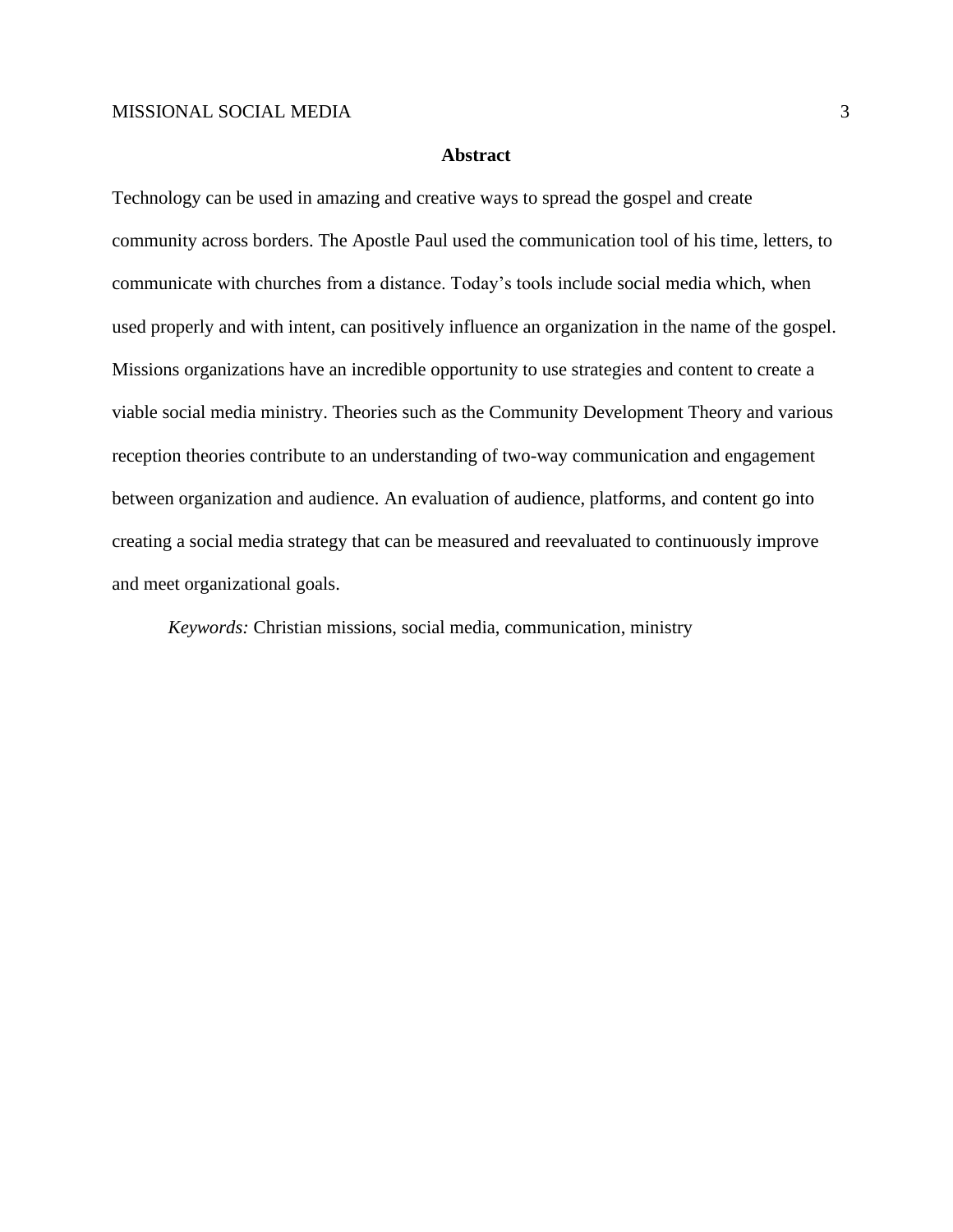#### **Missional Social Media: Content and Strategies for Missions Organizations**

In 2020, about three quarters of Americans used social media for entertainment, connection, or engagement in their virtual community (Pew Research Center, 2020a). Businesses, organizations, nonprofits, and various other companies have adapted to the digital shift and have used it to their advantage to better market a product, create a community, and connect with their audiences like never before. Appel et al. (2019) recognize the cultural significance of social media being a primary way by which individuals connect with others, share content and obtain information about the world. Businesses have used digital marketing and monetization of users through social media as a dominant model to consumers (Appel et al., 2019). Nonprofits have created social media communities to share their impact and inspire action among their publics (Sehl, 2020). The social aspect of social media makes creating online communities possible and beneficial. This is evident through word-of-mouth marketing where customers recommend a product, service, or business to someone in their community (Mahoney & Tang, 2018). Social media is a tool to be used not only for businesses and nonprofits, but also for any organization seeking to create community, connect with their audiences, and be digital ambassadors for Christ.

Churches have recognized this digital shift and have begun to create online faith communities through social media. Christians of today's world have the task of being Christ's digital ambassadors to a world saturated with all kinds of media. This even spills over into the realm of missions organizations and sharing the Good News of Jesus Christ across the platforms and media that are prevalent in today's global technological culture. The opportunity to connect with people from all over the world is more prominent than ever before. How will Christ's digital ambassadors respond to His Great Commission to share the gospel with every tribe,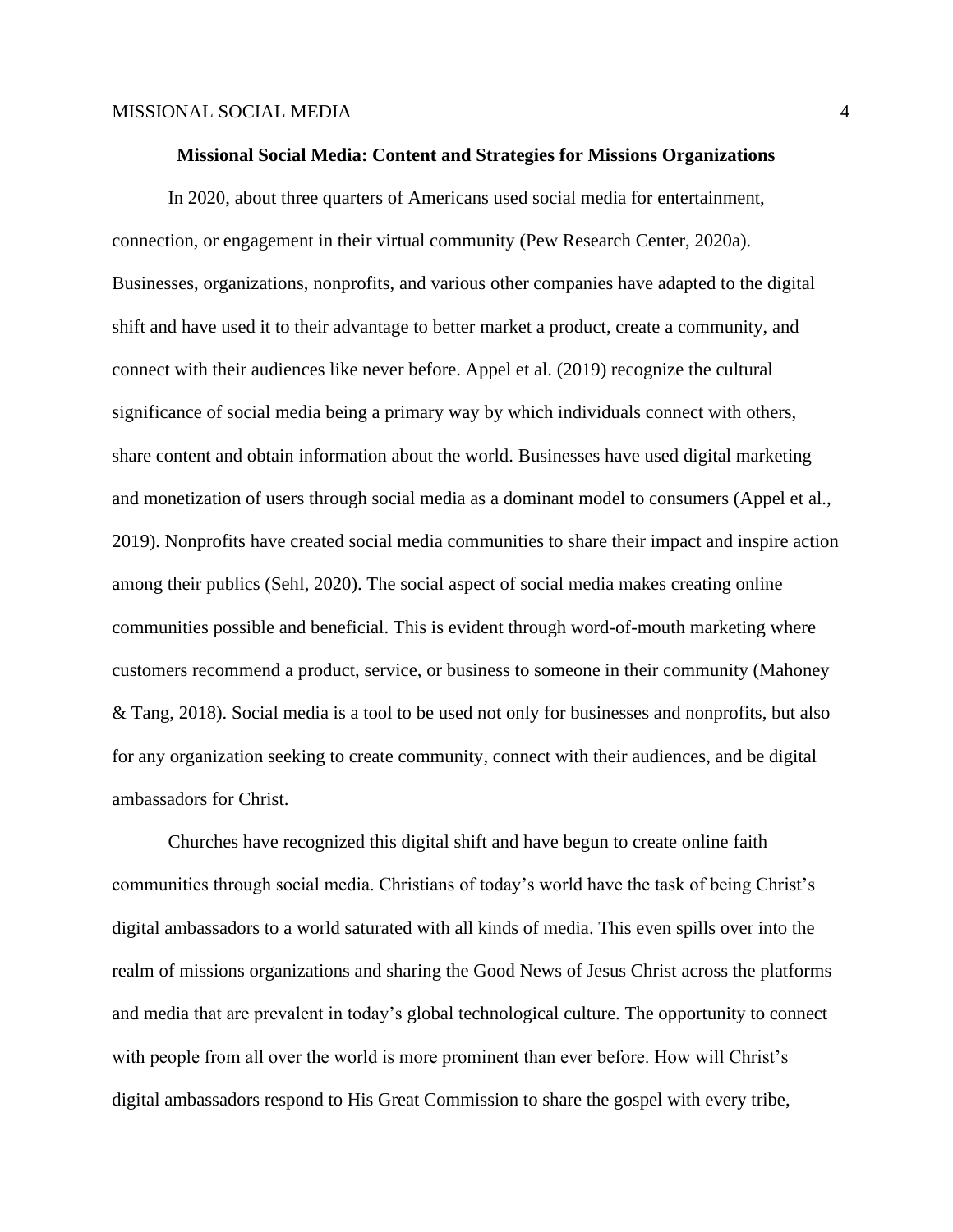tongue and nation? Missions organizations are a perfect place to start. What types of content and strategies need to be created to enhance missions organization's social media?

There is a gap in formal literature on how missions organizations can best use social media and digital content to accomplish the Great Commission. A discussion of communication theories across history aids in understanding how communication and technology have evolved to where they are today. An evaluation of the biblical foundation of testimony and hope for the nations sets the basis for how missions organizations should view social media ministry. This indepth look at social media platforms and content works to create a best practices guide for missions organizations to utilize. This guide will equip organizations with the practical knowledge on how to optimize social media ministry for their particular audience and mission.

#### **Historical Technology**

Throughout history, Christians have used modern communication tools and technology to spread the saving message of Jesus Christ. Two instances of this are through the New Testament letters and the printing press. Wise (2014) described Paul's use of technology through his letters in the New Testament. "We must remember the early church was built on the back of technology: St. Paul's letters…Technology provided a presence for Paul and extended his reach when he could not be there physically" (Wise, 2014, p. 111). The modern technology and communication tool of the New Testament were letters. These letters were a way that individuals and groups hundreds of miles away could communicate with each other. They contained truths from the Holy Spirit communicated through Paul about Jesus, Christianity, and how people can come to know their Savior. Paul took advantage of this tool and used it for the purpose of encouraging and instructing his churches. Humans long for connection and communication. This embodies the true intent behind the development of new technologies. It is wired in human DNA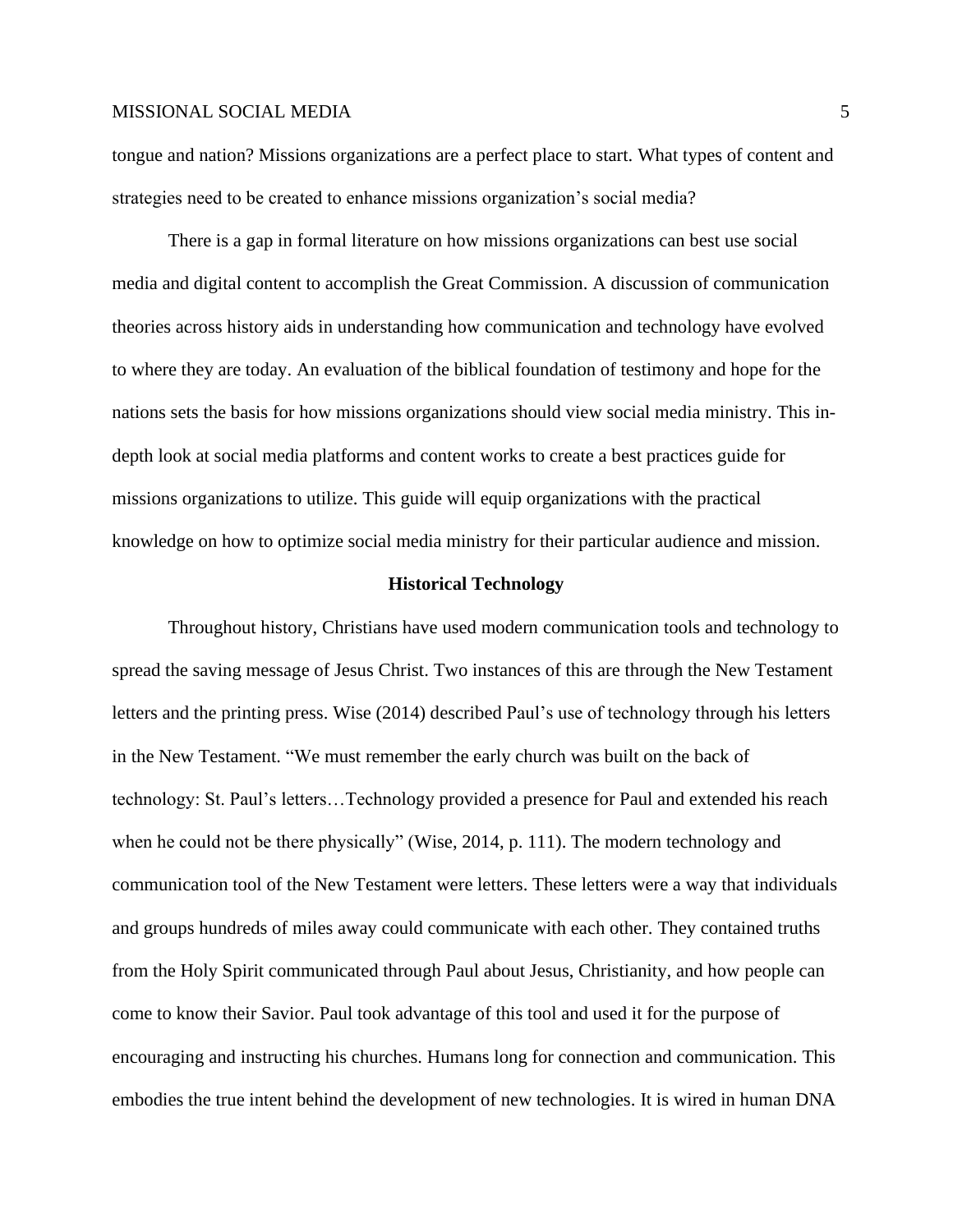to share and relate to one another. Technology develops towards more and more connection and breaking the barriers of distance and time.

Hundreds of years later, this technology advanced to the printing press, which allowed texts like the Bible to be mass produced. The Bible was no longer confined to the pulpit of the church and the hands of the priests. Anyone from church members to unbelievers could own and read the Bible on their own. This advancement was pioneered by German monk Martin Luther in 1521. Luther, seeing the sinfulness of the control that the Roman Catholic Church had over its members through the imposition of indulgences, began to translate the Bible into German (Wise, 2014). He was able to mass produce the Luther Bible through the use of the new printing press, allowing common people to read the Bible and experience God for themselves (Wise, 2014). Paul, through his letters, and Luther, with his use of the printing press, both saw the value in technology and how it could aid in the spreading of the Gospel.

#### **Modern Day Communication Technology**

Today's modern day communication technology presents itself in the form of social media and the web. Gould (2013) defined social media as "web-based tools for interaction that, in addition to conversation, allow users to share content such as photos, videos and links to resources" (p. 3). Gould (2013) focused on the participatory nature of this new media and how heavily it relies on interaction. Social media is not a strategy in itself, but rather a tool to be used purposefully. Perhaps the most influential outcome of using social media as a tool is the creation of online community. This community refers to a sense of fellowship with others resulting from shared values, attitudes, and interests (Gould, 2013). God is a relational and interactive God who sent His Son into the world to connect and reconcile humankind to Himself. Jesus created a faith community and encouraged them to love another and value others above themselves. Hedt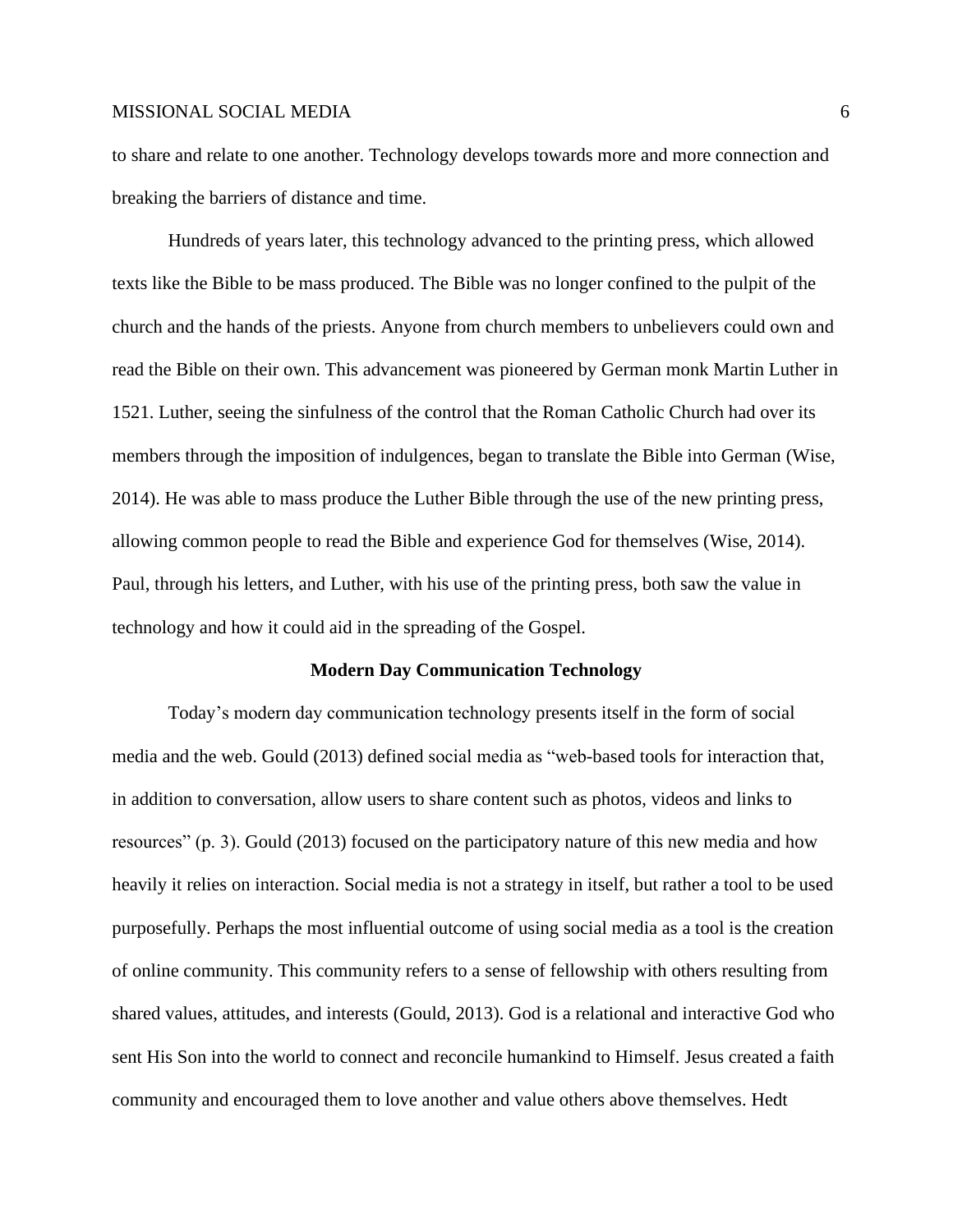(2013) described his concept of missional spirituality in a digital world indicating that social media helps "feed the God-given desire for community and interconnectedness" (p. 188). Social media can be used as tools for discipleship and mission through online communities. These online communities provide a home for encouragement, teaching, and positive peer reinforcement (Hedt, 2013). Social media can be a place not only where the Gospel can be preached, but where disciples can be cultivated and communities can be developed.

American churches adapted to the global pandemic of COVID-19 in the year 2020. Some churches closed their doors, cancelling in-person services earlier in the year. Pew Research (2020b) conducted a study of 10,211 U.S. adults in July 2020 in order to survey the impact of COVID-19 on church attendance and online streaming. Pew found that among regular worshippers, three-quarters of them had watched virtually in the past month. American churches leveraged difficult circumstances to create virtual meetings and faith communities through the utilization of livestreaming. Many churches like Brenthaven Cumberland Presbyterian Church in Brentwood, Tennessee, began broadcasting its services on Facebook live (Amy et al., 2020). Waymaker Church in Forest, Virginia, established its online viewing platform years ago and recently made steps to further online community. In the beginning of 2021, Waymaker launched its online community groups to cater to the families in Forest and beyond who are unable to meet physically (Waymaker Church, 2021). These churches have been able to adapt to the current status of culture and allow believers a place to come together online. Pew Research (2020b) even found that half of the respondents who had watched services recently had not done so before the outbreak of COVID-19. Churches were able to share the love of Christ through the circumstances of the pandemic by adjusting their meetings and creating virtual experiences. This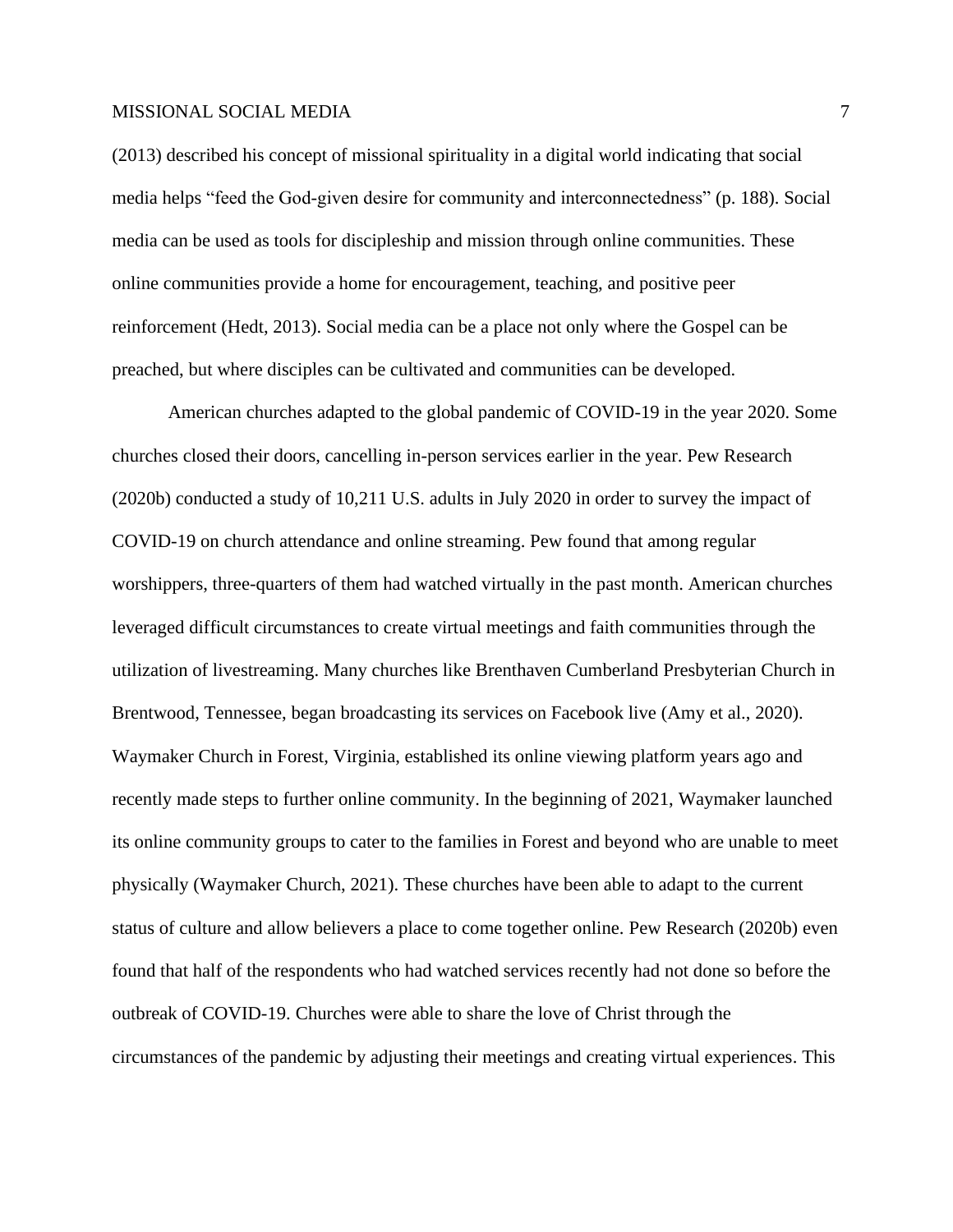is an example of how the Christian community can use digital technologies to connect with people who otherwise may not be reached.

In a time in history when people are increasingly engaging in virtual faith communities, it is imperative that the Christian church around the world continue to hone its digital strategies. According to Bendor-Samuel (2020), "The spirit works in mysterious ways. We know from theoretical works that while crises like COVID-19 lead to much suffering, they can also lead to religious change and transformation" (p. 255). Bendor-Samuel (2020) describes missions as a responsibility of the church and the main goal of missions as the establishment of the church. The end-all of missions' efforts is identified as a local thriving body of growing disciples of Jesus Christ. How can missions organizations cultivate these communities? The communication strategies that were employed in the time of COVID-19 can be learned from as new communication vehicles emerge and can be used to create community in the future.

#### **Classical Medium Theory**

In 1996, Bill Gates wrote, "content is king" (p. 1). While the importance of the content being shared is obvious, is the way it is being shared just as important? In 1964, McLuhan posited his classical medium theory. He was the first to propose that the media affects the message being transmitted, affirming "the medium is the message" (Edwards et al., 2017, p. 244). He saw media as the "symbolic environment of any communicative act" and recognized its ability to impact society (Edwards et al., 2017, p. 244). A symbolic environment links action and symbols in the human mind. Symbols work through the concept of association, which aids in creating meaning. For example. a symbol such as the stop sign is associated with the action of stopping a car. McLuhan argued that the medium through which one communicates a message changes its meaning. Humans interpret different media in unique ways. Wise (2014) uses the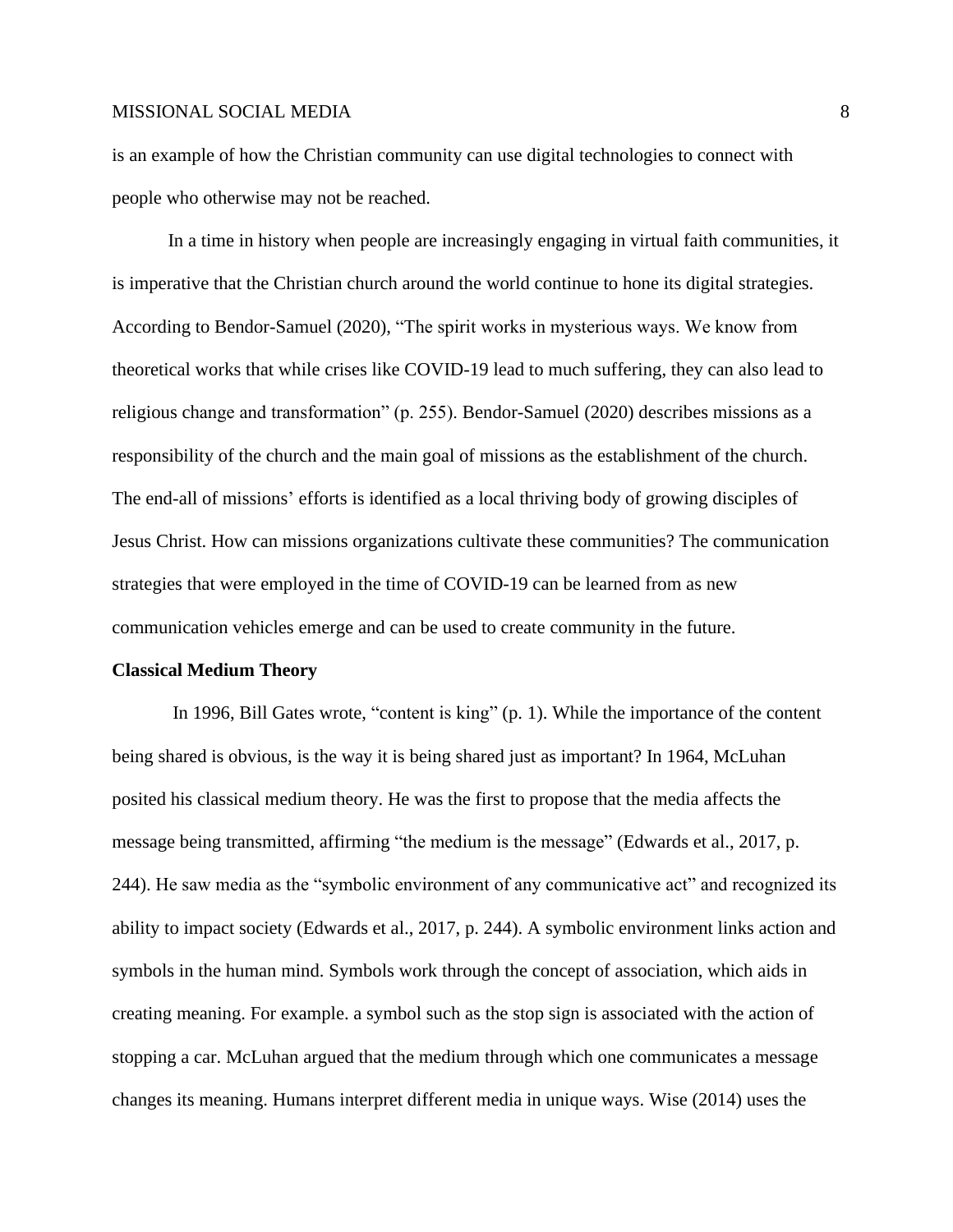example of reading a book and following one idea through hundreds of pages with supporting information. This would contrast reading a tweet of 140 characters, which allows the reader to create context and understanding that the tweet in and of itself would not contain (Wise, 2014). In the 1960s, McLuhan created this theory to explain the reception of media of his day, mainly TV and print. The type of medium takes on its own importance as more and more have emerged through digital communication technologies like social media and the internet. McLuhan argued that the way a message is communicated is just as important as the message itself. This is why it is so vital to evaluate how organizations communicate through social media, which platforms they are using, and their effectiveness.

### **Communication Theories**

Another aspect of social media communication is relationship and community building. Communication is being used in unprecedented ways to connect people from around the world. Social media create opportunities to share messages and create community. Gould (2013) described some ways social media can help the church. Social media can be used to build Christian community beyond the walls of the church, inform newcomers about the church, obtain feedback from members, share the gospel, and show stories and testimonies (Gould, 2013). These social media capabilities surrounding community do not apply only to churches, but also global missions organizations. In 1995, Joseph Walther developed Social Information Processing Theory that explains how computer-mediated communication and face-to-face communication are both successful in building relationships (Edwards et al, 2017). Becoming friends on social media can create community between two people that can flourish even if they are never able to meet in person.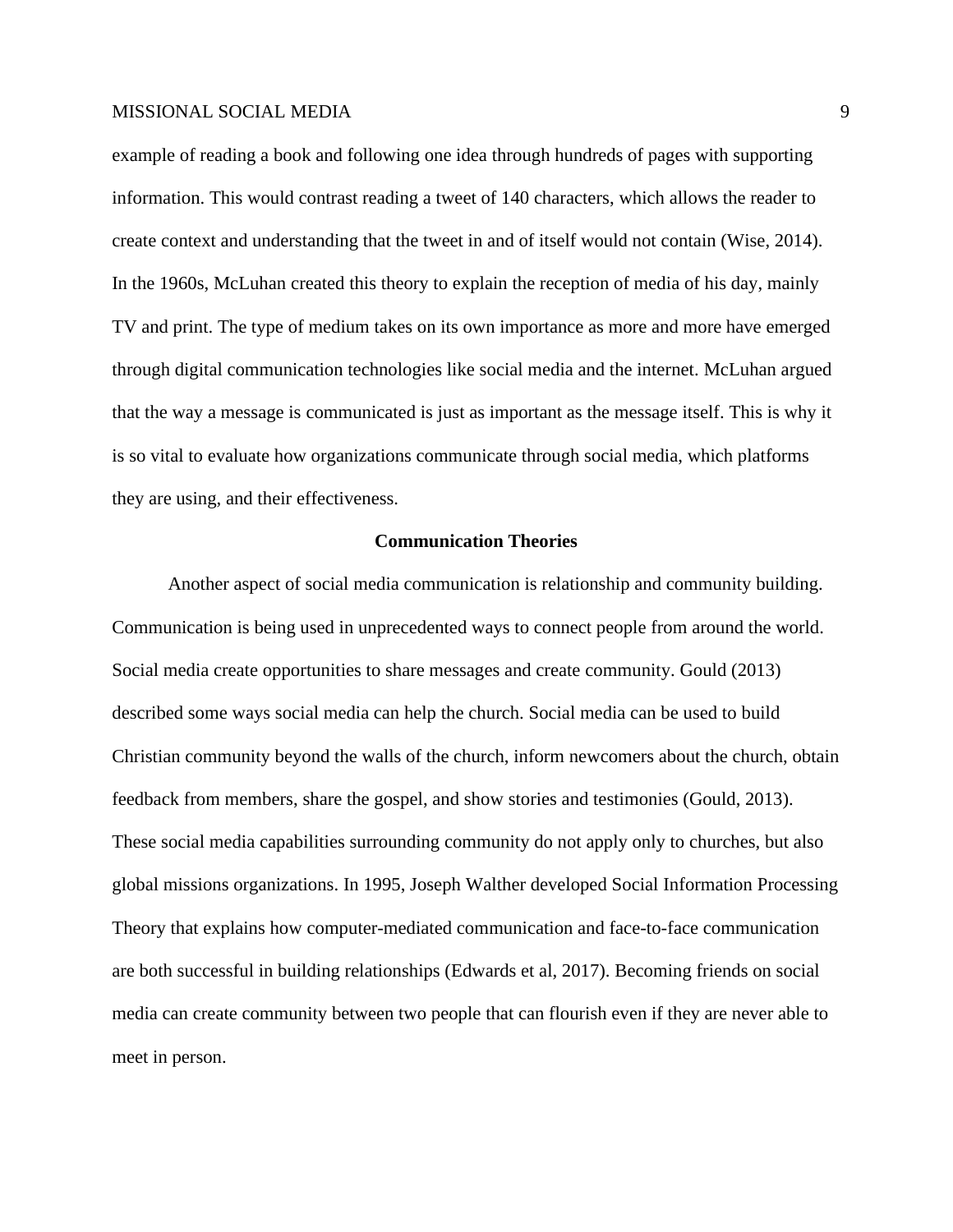Edwards et al. (2017) posited that new media can establish virtual communities. There are organizations that now rely on social media and the internet to communicate and relate to their customers and stakeholders. People can develop a sense of belonging within a group, creating a deeper trust between individuals within the group and the organization as a whole. One study surveyed the benefits of using social media for non-profits and volunteer efforts (Raja-Yusof et al., 2016). The authors concluded, "social media allow users to create and participate in virtual communities where they provide functions of sharing, communication, publishing, managing, collaborating, and interacting with a click of a button among NGO members or the general public" (p. 7). Digital communities are useful for connecting the organization to the general public, creating connections, and sharing information.

### **Community Development Theory**

Community Development Theory contains four dimensions of community: membership, shared emotional connection, membership influence, and needs fulfillment (Mahoney & Tang, 2017). Mahoney and Tang (2017) identified these dimensions as necessary for creating a community in which individuals take part in an identity and allow for participation with each other. Participation and interaction are vital in a social media strategy. Those characteristics are what turn a social media platform or page into a living and breathing community. The first dimension of community is membership. This involves the idea that an individual has done something to become a part of the community. The second dimension is shared emotional connection. For mission organizations, this could be shared purpose or mission. This shared purpose would be the creation of Christ-centered community and evangelism. Membership influence is the third dimension which can be accomplished through members contribution and participation. This would involve seeking their opinion and input and sharing their stories. The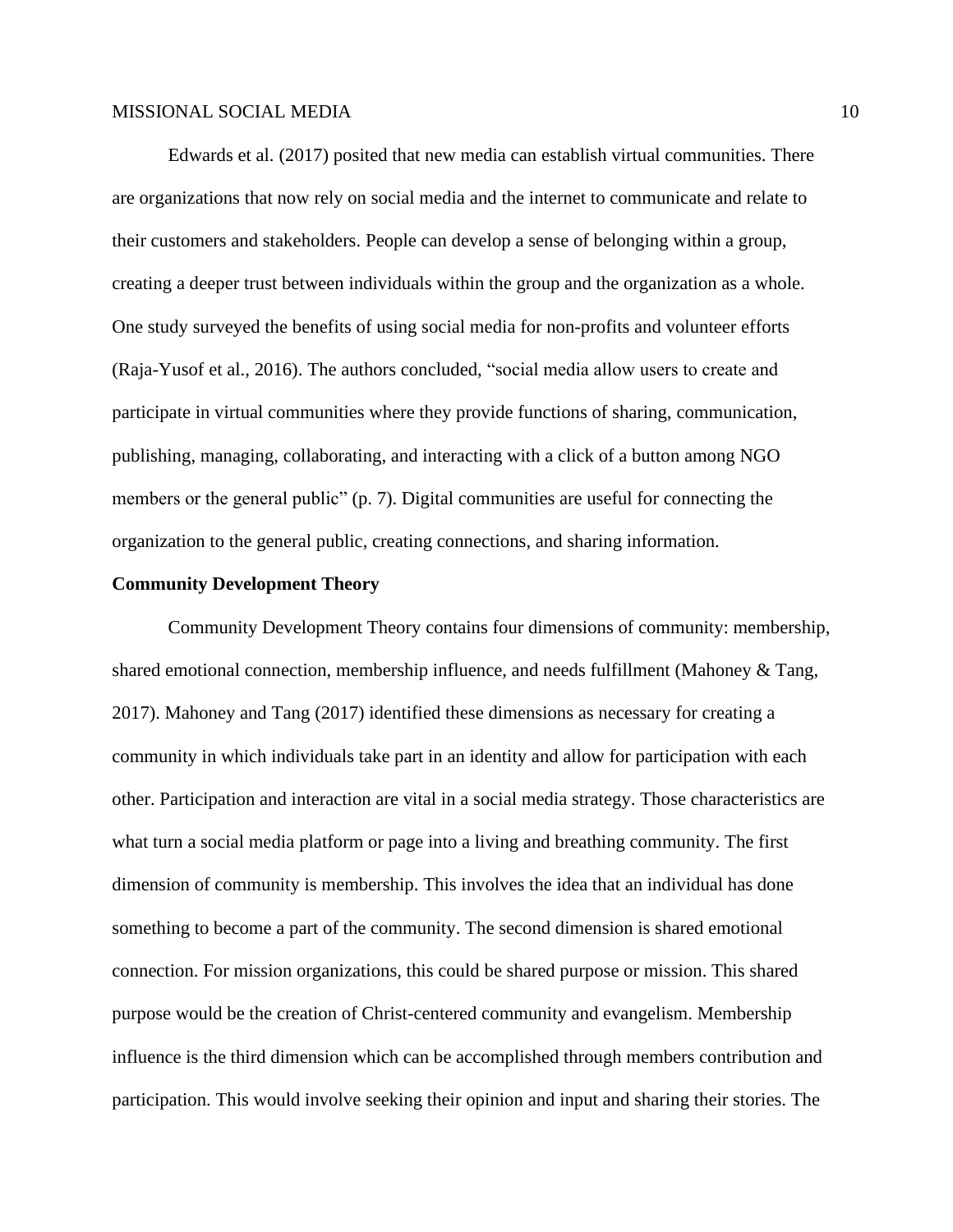final dimension of community is needs fulfillment. Members should feel as if the social media of the organization is fulfilling a need of theirs; this could include spiritual and relational needs (Mahoney & Tang, 2017). Community Development Theory, founded on these dimensions, explains the intricacies of social media communities and provides an understanding of the foundation of community.

### **Reception Theories**

In addition to community building, social media can also fulfill the purpose of sending messages to a target public. An understanding of how audiences receive messages is essential to knowing which messages to tell and how to tell them. Van Ruler (2018) explained the foundation of communication theory, including the many models throughout the years. Van Ruler (2018) proposed there are three main categories of communication theory: one-way, two-way, and an omnidirectional diachronic process, which refers to a continuous development of meaning.

### **One-way Communication: Mathematical Communication Theory**

In early communication theory, the one-way process from sender to receiver was utilized in mass communication. Shannon's 1949 mathematical communication theory saw the information as objective, focusing on the flow of information, and putting the responsibility of perception on the receiver. As long as the communication is received, it is considered successful (Van Ruler, 2018). Van Ruler identified this one-way model as sufficient for sharing information and persuasive communication.

### **Two-way Communication: Berlo's Model**

Two-way models of communication were proposed, as interaction within communication became prominent. Intrapersonal communication theories drove this era of communication as Van Ruler (2018) described, "In these models, interaction is focused on how people engage in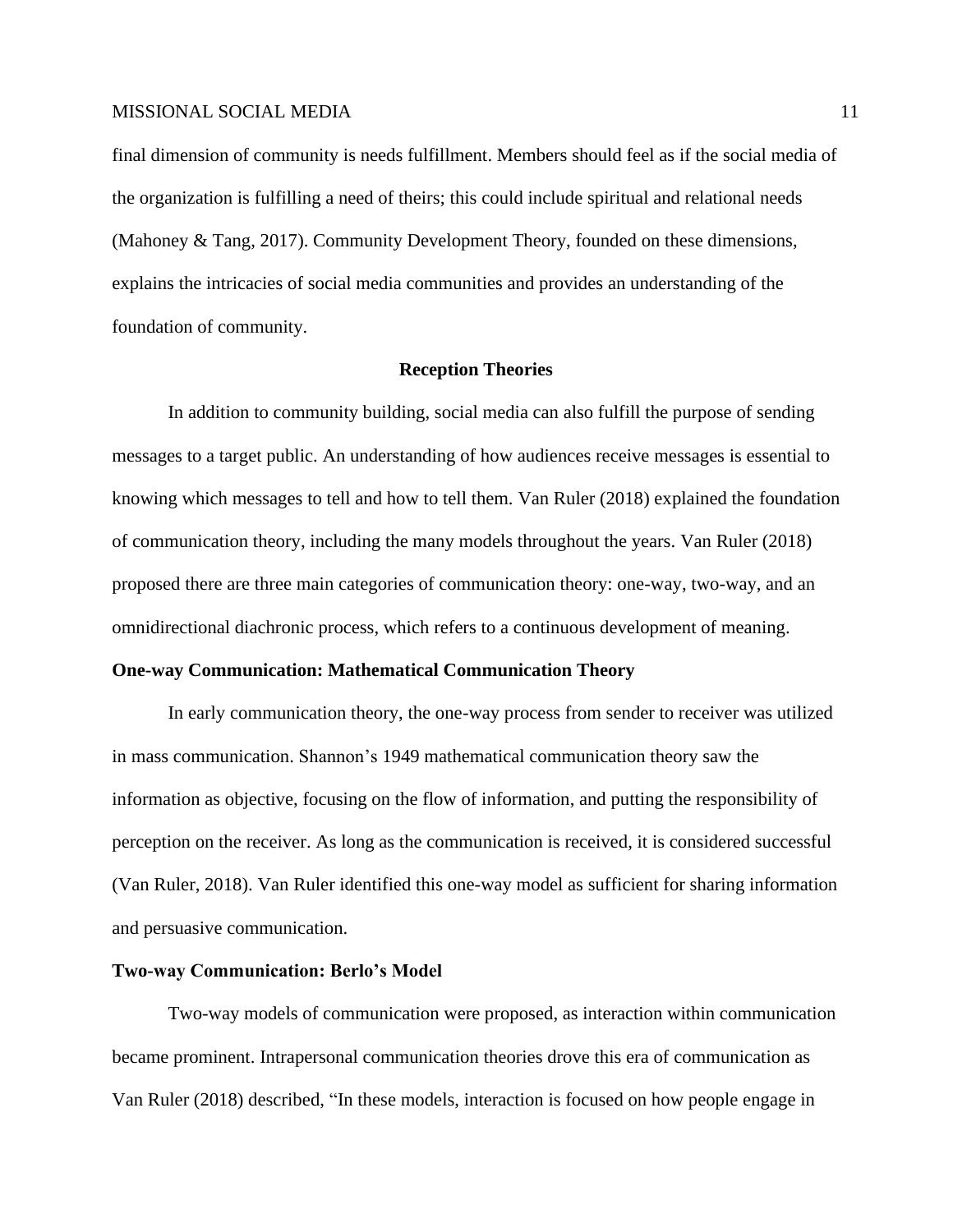conversations with each other and literally converge in creating meaning" (p. 9). Meanings are continuously being created when communication is going two-ways, as the participants serve the role of actors in the communication process. This plays into the idea of communication being a diachronic process of meaning development, as Van Ruler suggested. This is based in Berlo's 1960 communication model that explains, "communication process is not a sequence of events, one following the other, but a continuous and simultaneous interaction of a large number of variables that are moving, changing, and affecting each other" (Van Ruler, 2018, p. 15). The diachronic aspect of this model involves the ongoing process of meaning-creation between actors communicating.

## **Social Media Relation**

When evaluating communication theories in relation to social media ministry and outreach, it is essential to notice the process of active participants as opposed to neutral or passive agents (Van Ruler, 2018). These active participants are continually interacting through shared media and creating meaning based on context and content. The method through which communication takes place changes the way an audience creates and shares meaning. For example, text and visuals, like image and video, are perceived differently. Hoppe (2018) said visuals hold internal storytelling power that can go past language and trigger emotional responses. Images have the power to change attitudes and create memories. Hoppe (2018) also noted that, according to research studies, social media posts, including images, receive 180 percent more engagement. In addition to that, memory recall for posts that combine text and visuals is 63-percent in contrast to 10-percent for text-only posts (Hoppe, 2018). All of these statistics show that visual communication using images is effective across media platforms.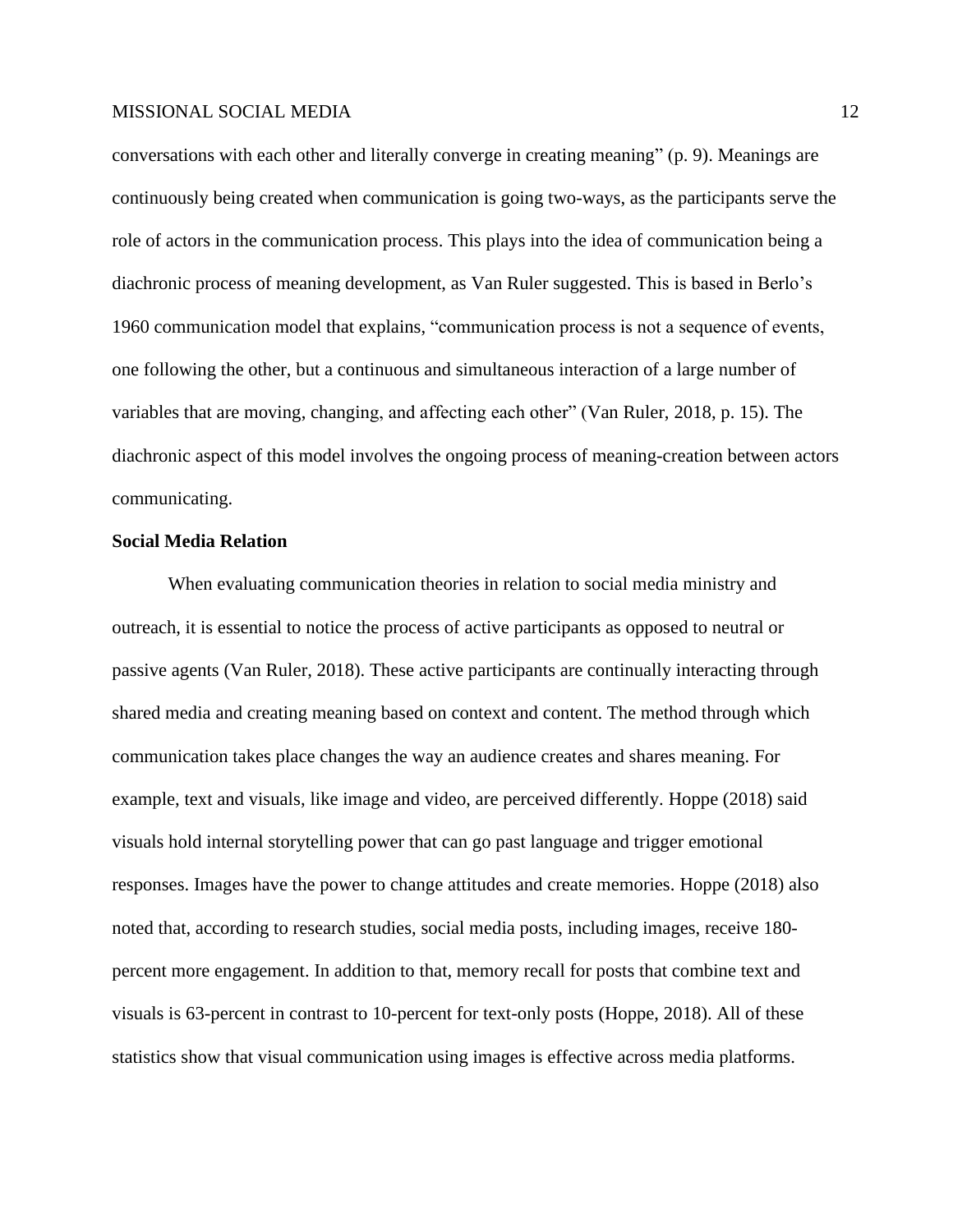#### **Social Media Strategy**

Social media posts can vary from one organization to another based on the needs of an organization and the desired platform. Strategy should be present in social media endeavors. Wise (2014) noted churches should optimize social media, focusing on the importance of a big idea. This big idea should be something the church or missions organization lives, breathes and fully embodies as a community (Wise, 2014). The big idea should be specific to the community as well as the culture. It should communicate in a short manner how to become involved and the benefits of participation in the community. The big idea has implications for those inside the organization and those external to the organization. This big idea could be a mission or vision statement for a church or a missions organization. Wise (2014) noted that only after a big idea is created can a content strategy be built on top of it. A content strategy should then become even more specific to focus on a major community-focused event or campaign. Each content strategy should include a platform, target audience, estimated cost, and information to know (Wise, 2014). Wise (2014) laid out a straight line from big idea to content strategy, allowing for customization and personalization depending on the organization's and community's needs.

A specific element that can permeate social media strategy is storytelling. Storytelling is one of the primary forms of communication across generations. It can be one of the most powerful ways to reach people and bridge cultural gaps. It can also be one of the primary ways to connect people across oceans. Telling the real-life stories from the field can inspire donors and members of the organization to increase their prayer and giving. It can also be a way to further cultivate community among members, letting them know the reality of the mission of the organization. Mahoney and Tang (2017) noted that storytelling is one of the most powerful and persuasive forms of communication. "Individuals have always told narratives based on the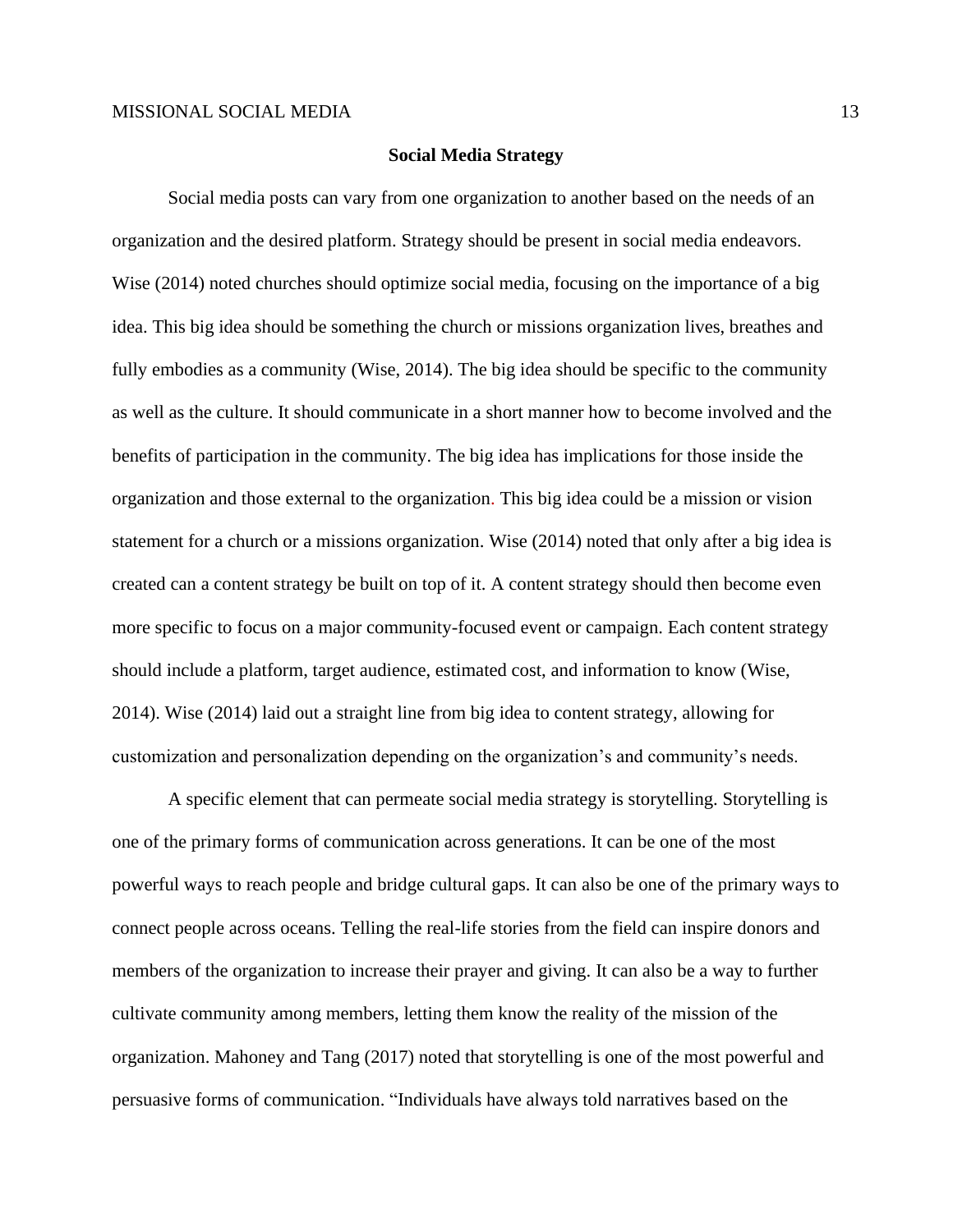culture of folklore passed from generation to generation. Stories are a reflection of the values and ideologies within society, and therefore become incredibly valuable to how we make everyday life decisions" (Mahoney & Tang, 2017, p. 54). Media have now become an avenue for the telling of stories and the use of storytelling as means of connection and participation.

### **Biblical Integration and Storytelling**

The Bible tells stories of hope and the restoration of creation. Lazarus (2020) explained the way that social media can be used to share these life-giving stories. Testimonies can give people hope and inspiration, making them important to the social audiences. Lazarus (2020) identified the Bible verse, Revelation 12:1, which states that the blood of the lamb and the word of Christian testimony overcomes the evil one (*Holy Bible*, New International Version, 1978/2011). Social media is a place where people are looking for answers and stories to encourage them in this dark world. The church and missions organizations tasked with spreading the gospel and creating community can do so through the avenue of storytelling with written text, pictures, videos, and compelling content.

The Great Commission provides a structural framework for social media strategy. Lazarus (2020) journeyed through each section of this scripture and applied it to the types of content that should be present in a gospel-centered social media strategy. Matthew 28:18b-20 states,

> All authority in heaven and on earth has been given to me. Therefore, go and make disciples of all nations, baptizing them in the name of the Father and of the Son and of the Holy Spirit, and teaching them to obey everything I have commanded you. And surely, I am with you always, to the very end of the age. (*Holy Bible*, New International Version, 1978/2011)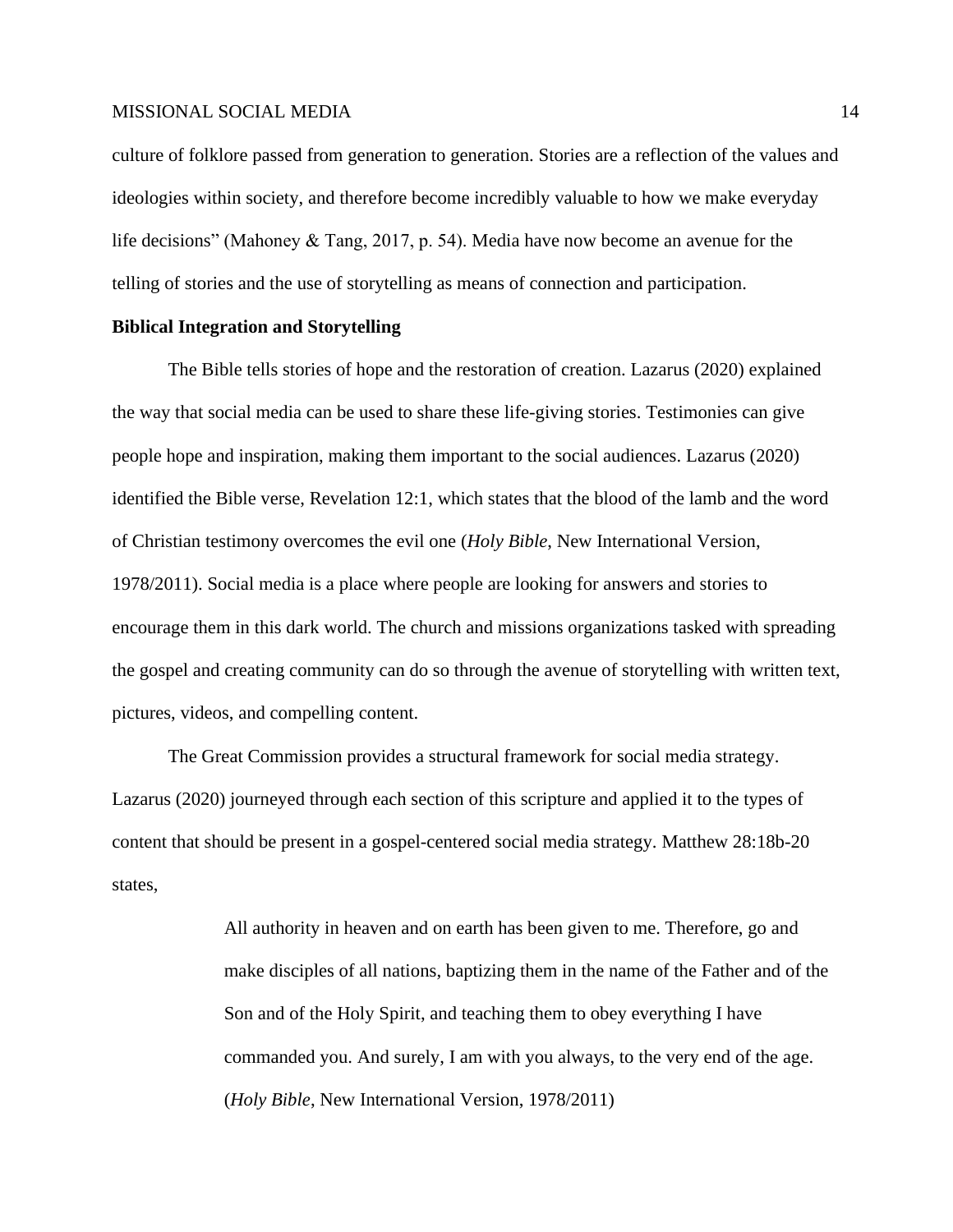Jesus' proclamation begins with the spiritual authority that He holds over all heaven and earth. Believers in Christ have been given this authority to go out into all the earth and spread the good news of Jesus. This authority is vital to an understanding that the Christian should not fear the advancement of modern technology, but rather embrace learning it for the Lord's purposes. Jesus follows up this statement with a command to go to the nations. In New Testament times, disciples could only reach certain geographies, due to travel time, but now with social media, people all around the world can be reached within a second. Jesus' command to go can be accomplished through the use of modern technologies (Lazarus, 2020).

Discipleship is one of the most important aspects of this commission. Christians are called to share the gospel and provide resources for new believers to experience God in a continuous way. This requires ongoing effort on the part of the organization or ministry to empower and equip new disciples. Social media allows for posts and resources to be shared to encourage believers and give them profitable content at any time. Teaching is the other element that Christ instructs. Lazarus (2020) stated, "Sometimes we fail to consider teaching as the primary element of modern Christian ministry. We can focus too much on the activities, community and socializing parts of ministry that teaching starts to take a backseat" (p. 71). Without teaching, individuals do not fully understand the primary principles of God. Finally, Jesus declares, "I am with you always," promising His presence and Holy Spirit to His followers. Christ-followers can trust that He will empower them to use social media in ministry with His Spirit as a guide. The Spirit provides discernment and wisdom to those who seek it, even in technology. The Great Commission can serve as a framework as methodologies and strategies are considered for social media ministry.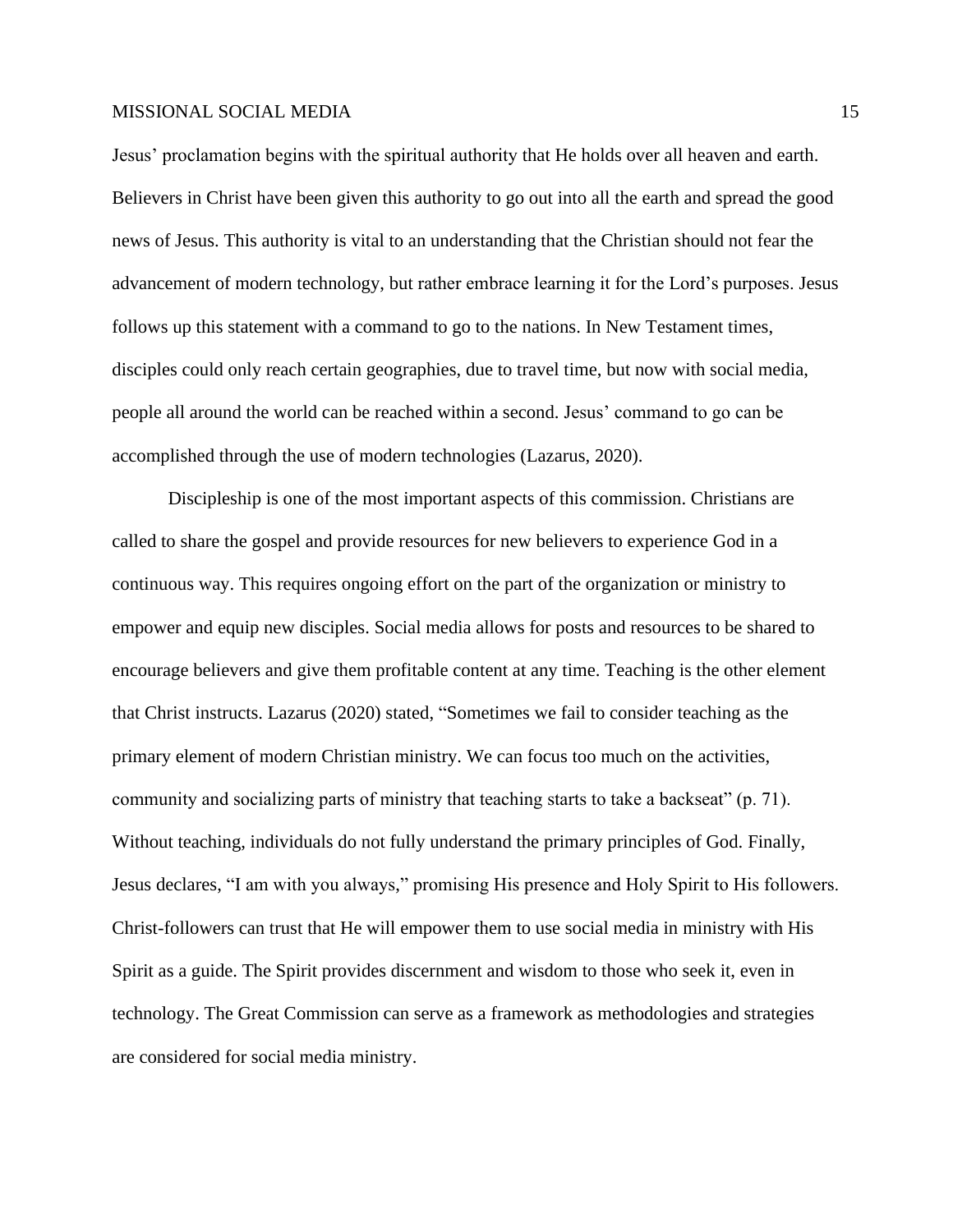#### **Audience Analysis**

Audience analysis is one of the most important aspects of any social media strategy. A specific message will not impact every person. It must be specifically aimed at a group of people with certain things in common. This means a target audience must be identified in order to achieve maximum impact. Hoppe (2018) identified this as the who of a ministry. The more this audience can be narrowed down, the more the message and content can speak to them. Other factors to consider in this process are their current religious practice, spiritual openness, and emotional response to Christianity (Hoppe, 2018). These considerations are more abstract and less concrete. More concrete considerations would be the study of geographics, demographics, psychographics and behavioral patterns. All of these factors should work together to create a community profile. Geographics includes where individuals are physically located: country, city, culture. Demographics includes the major who of individuals: age, gender, occupation, education. Psychographics includes the inside of a person: attitudes, faiths, beliefs. Finally, behaviors include how individuals consume content, spend time and their preferences (Hoppe, 2018). All of these considerations make up a target audience, which must be constantly evaluated and updated according to the message.

Global missions organizations have the goal of cultivating local communities of believers or building upon existing communities. The International Missions Board identifies a pattern in Scripture of the gospel being preached, disciples being made, and churches being formed from those believers (McKinley, 2017). McKinley (2017) declared that the end goal of Christian mission is the institution of the church. This truth drives missions and can be used to identify and narrow down the target audiences of missions organizations. Therefore, the broad target audience of a missions organization would be the target of the local church in a given area. The target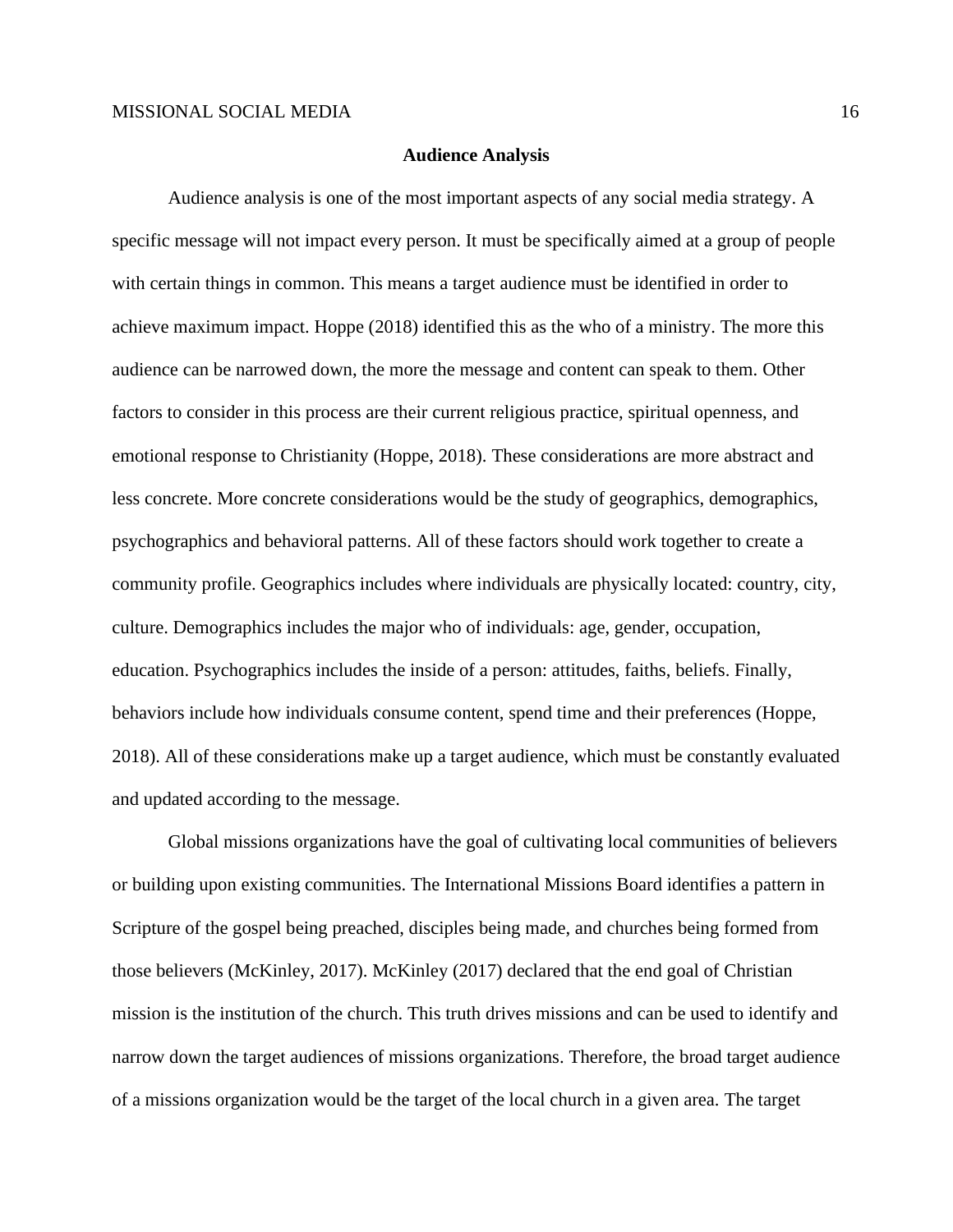audience can be narrowed down from there to include specific audiences for certain ministries or outreaches. Social media can be used to connect individuals in a community by making them aware of events and ministries sponsored by the local church or missions organization. Social media channels can also be places where storytelling can thrive and successes from the field can be shared among the community and to those supporting the organization.

### **Platforms**

The idea of "the medium is the message" applies when considering the marriage of content and social media platforms. Each channel has positives and drawbacks and can reach people differently. The first consideration when choosing a channel is determining which platform is most heavily used by the target audience. Hoppe (2018) suggested that the types of interactions that organizations want to have with their public must be considered. Each platform can function to serve a different purpose for an organization. The second consideration is based on the characteristics of each platform. For example, generally, YouTube is best for video, Twitter is best for short information, and Instagram is best for images.

### **Facebook**

Based on a study conducted in January of 2020 by the organizations We Are Social and Hootsuite, Facebook is the most-used social platform across the world with 2.4 billion monthly active users (Kemp, 2020). Facebook is able to reach a large audience around the world, being the most popular platform. The first use for Facebook is pages that can be used by public figures, organizations and businesses to establish a presence. Photos, videos and text can be posted on pages. Pages can also be an avenue for reposting articles from other content creators or organizations that could benefit the audience. Another valuable feature of Facebook is the live streaming capability. On Facebook Live, organizations can stream events like speaking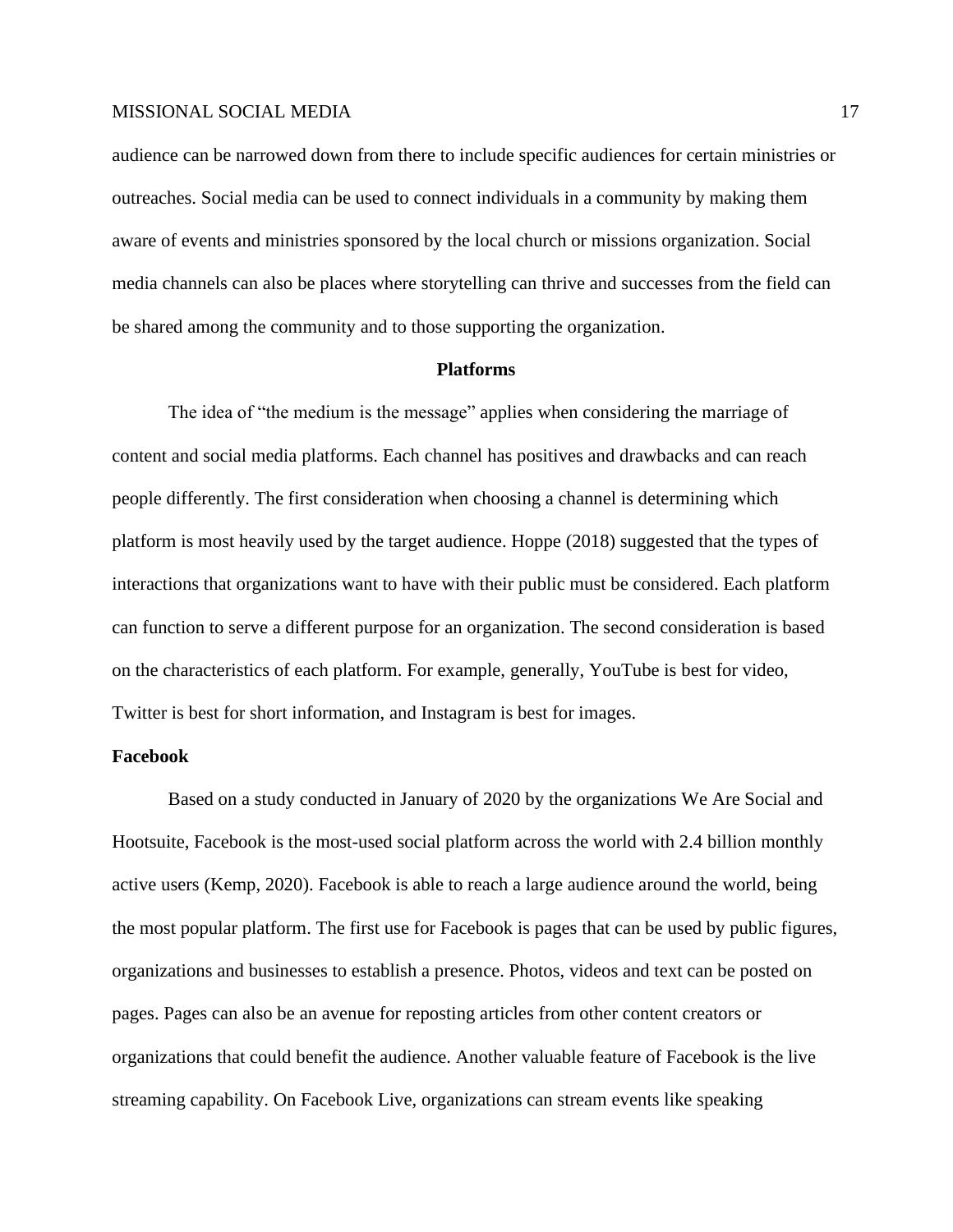engagements and gatherings. Facebook also has a private group feature which can be utilized by smaller groups who have more in common. Hoppe (2018) described groups as "an excellent way to bring together groups of people with shared interests and promote community...an easy way to share news, prayer requests...[and] for discipleship, even in countries where censorship is high" (p. 39). Facebook can be a place for missions organizations to prosper and can act as a home base for information while also being able to go deeper with Facebook groups based on location and culture.

## **YouTube**

YouTube is second for the most used social platform in the world with 2 billion monthly active users (Kemp, 2020). YouTube is the home for sharing video content to inform and entertain. Gould (2013) identified two positives of YouTube ministry: it can reach audio-visual learners and can be shared and understood across generations. YouTube videos provide a place where content can be shared with ease and stories can be told. A Dutch study done by Voorveld, et al. (2018) on social media engagement by platform type examined the top eight most popular social media platforms. One thousand, nine-hundred nineteen respondents were surveyed on their use of these platforms and their attitudes and behaviors surrounding each platform. They discovered that YouTube was highest ranked on the entertainment dimension (Voorveld et al., 2018). YouTube, however, scored low on the social interaction dimension, beat out by Facebook. This study showed that YouTube is mainly a platform of entertainment and one-way communication (Voorveld et al., 2018). Videos are uploaded and can inform the audiences through a visual means. In the realm of social media ministry, videos are an impactful way to share stories, worship gatherings, and informative ministry updates.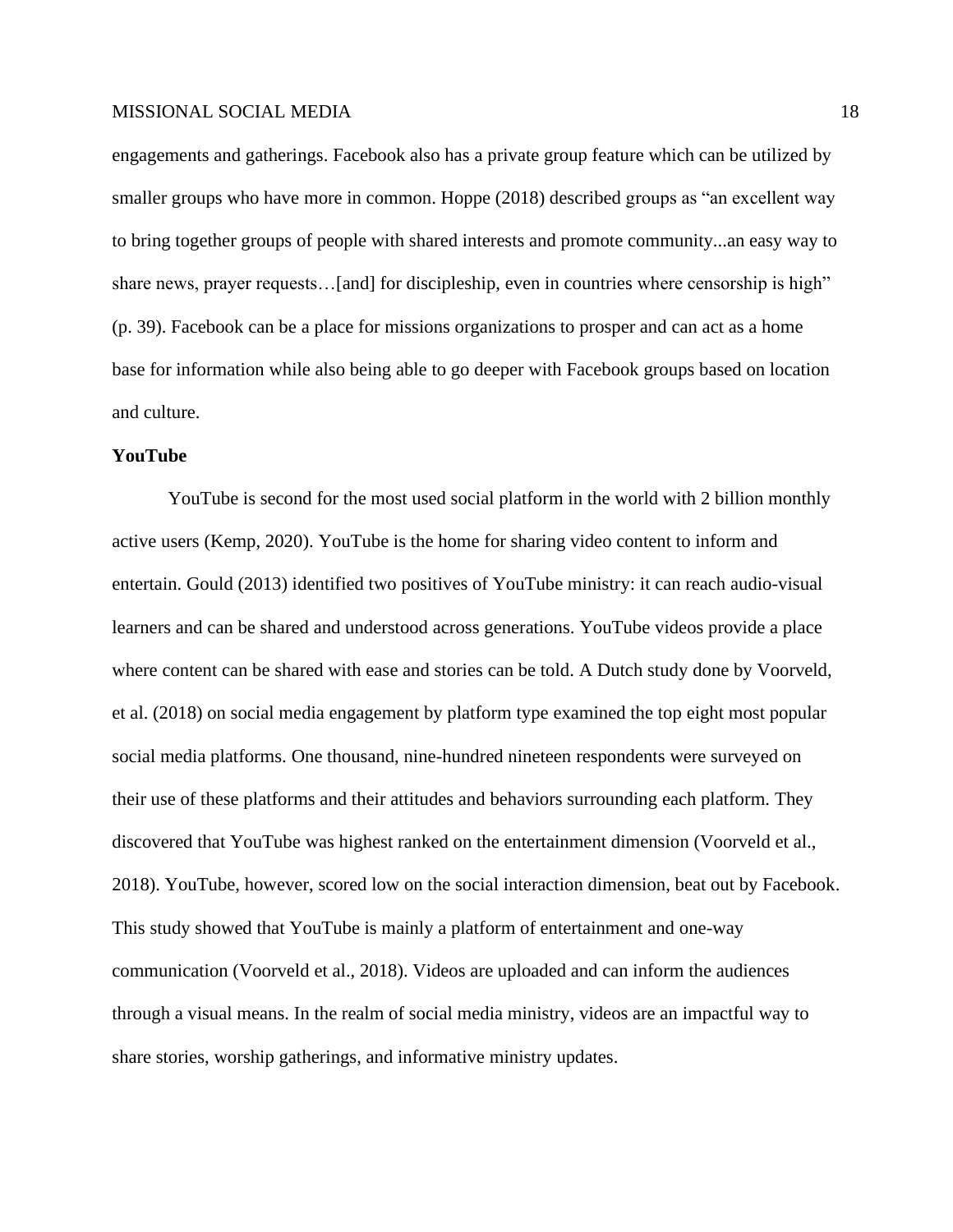### **Instagram**

Instagram is next with 1 billion active monthly users (Kemp, 2020). While Instagram is a primarily visual platform, there are many opportunities for interaction and engagement through comments, direct messages, and content sharing. Hoppe (2018) identifies Instagram as a social tool that prompts readers to share their life through the platform. Instagram also has multiple video capabilities such as stories and reels. Pew Research indicates that six in ten adults who use Instagram use it daily (Auxier, 2020). The platform is very popular among young people. A guide by the college student ministry organization, Cru, noted "Currently, 90 percent of the 150 million people on Instagram are under 35 years old…That means if we want to reach the next generation, we need go no further than their phone to plug events, share stories and promote ministries through the photo sharing application" (Allred et al., n.d., p. 13). Instagram makes it easy for interaction between organization and audience through responding to comments and using the direct messaging tool within the app. It also allows for calls to action like polls and question and answer stickers. Instagram differs from other platforms, like Facebook, which can utilize text, and YouTube, which capitalizes on video content. Instagram is an effective platform for sharing various types of content and interaction between users.

### **Twitter**

On the lower end of active users is Twitter, with only 340,000 monthly active users in 2020 (Kemp, 2020). Twitter is status-updating platform that allows for real-time sharing and interaction. Tweets are characterized as fast and short blurbs, maxed at 280 characters, that inform and spark conversation. Some practical uses of Twitter for missions organizations can include encouraging believers by sharing short prayers or motivational quotes, promoting ministry events, and posting links to web-based content to aid spiritual formation (Gould, 2013).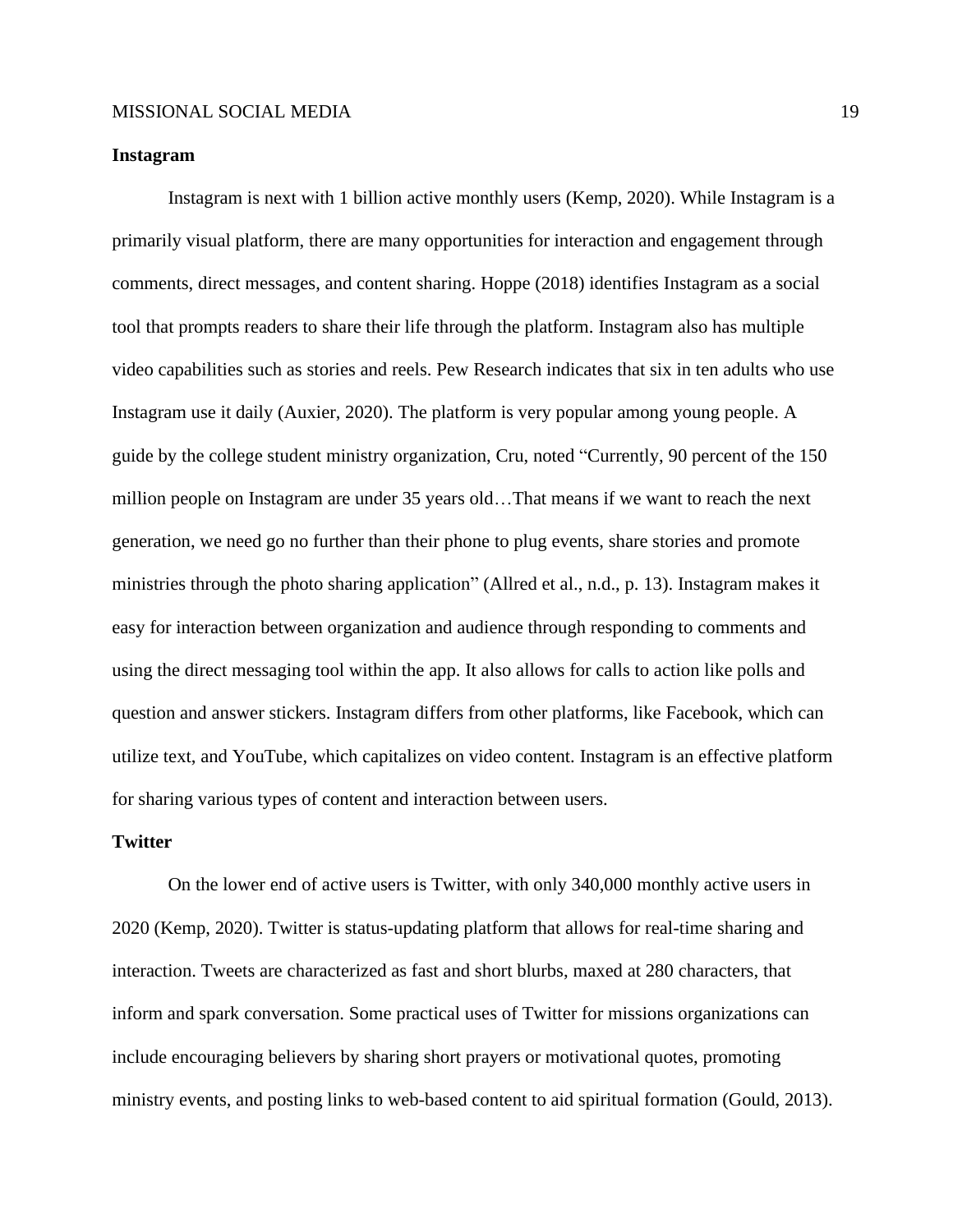The functions and content across platforms vary and must be carefully evaluated in order to maximize social media ministry efforts.

## **Creative Portion**

### **Why Social Media Ministry? Let's Talk Big Idea**

Before the creation of any social media account, you must know the WHY behind your social media ministry. Wise (2014) described this big idea as something you and your organization "live and breathe and embody as a community" (p. 123). Your big idea should be simple and specific to your community. It should motivate and clearly communicate the benefits of participation in your mission (Wise, 2014). Lazarus (2020) noted that a big idea is the core of your social media ministry. This core should consist of purpose statements that flow from the big idea and inform the ministry.

A set of questions should be asked to determine both the big idea and the purpose statements to follow:

- 1. What are we passionate about as a ministry? What is the mission or vision statement of your organization as a whole? How can the use of social media contribute to furthering this overall mission?
- 2. How can the use of social media positively impact the community we are serving?
- 3. How can social media ministry contribute to the Great Commission, bringing more people to Christ and to community in the local church?
- 4. What do we want to happen as a result of implementing social media into the ministry?

The answers to these questions should help to inform a big idea and a set of purpose statements. Hoppe (2018) described social media ministry in this way: "If God has called you to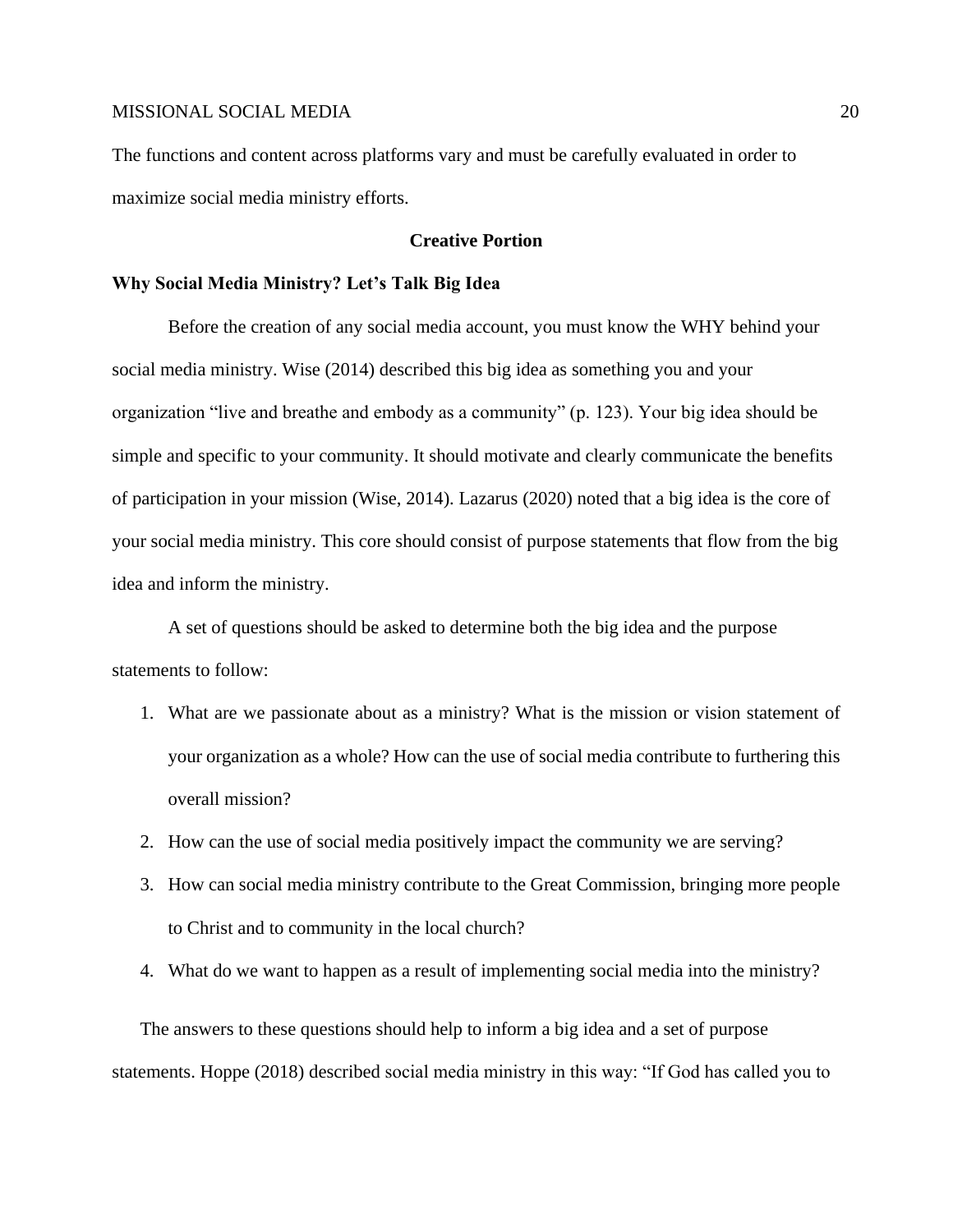preach, love your neighbor, serve the poor, and share the gospel with unreached peoples, that ministry can, to some extent, be mediated through and enabled by social media" (p. 6). As Christians, the overarching big idea is to spread the gospel, the good news of Jesus Christ, to a broken world. Some examples of big ideas for missions organizations could be:

- 1. Minister to the unreached peoples of <u>through connecting them</u> in virtual communities.
- 2. Spread the gospel to the people of through sharing of stories of faith and transformation.
- 3. Increase awareness of community events in \_\_\_\_\_\_ through digital promotion.
- 4. Increase engagement and interaction between Christians in through the use of social platforms.

The target audiences are specific to each organization and mission. Once a big idea has been created, and backed up with more specific purpose statements, it can be applied to a target audience.

## **Who are you talking to? Let's Talk Audience**

In order for the message to have maximum impact, it must fall upon the right ears and be seen by the right eyes. A missions organization has the potential and responsibility to reach multiple audiences. Some of these could include unreached people, donors, volunteers, local churches, the global church, and even more. Lazarus (2020) suggested organizations "create a list of people, groups, organizations, and the entities who will benefit from what you are going to do on social media" (p. 89). Each content strategy and campaign should have a target audience. For example, if your organization was promoting an afterschool Bible study for students in your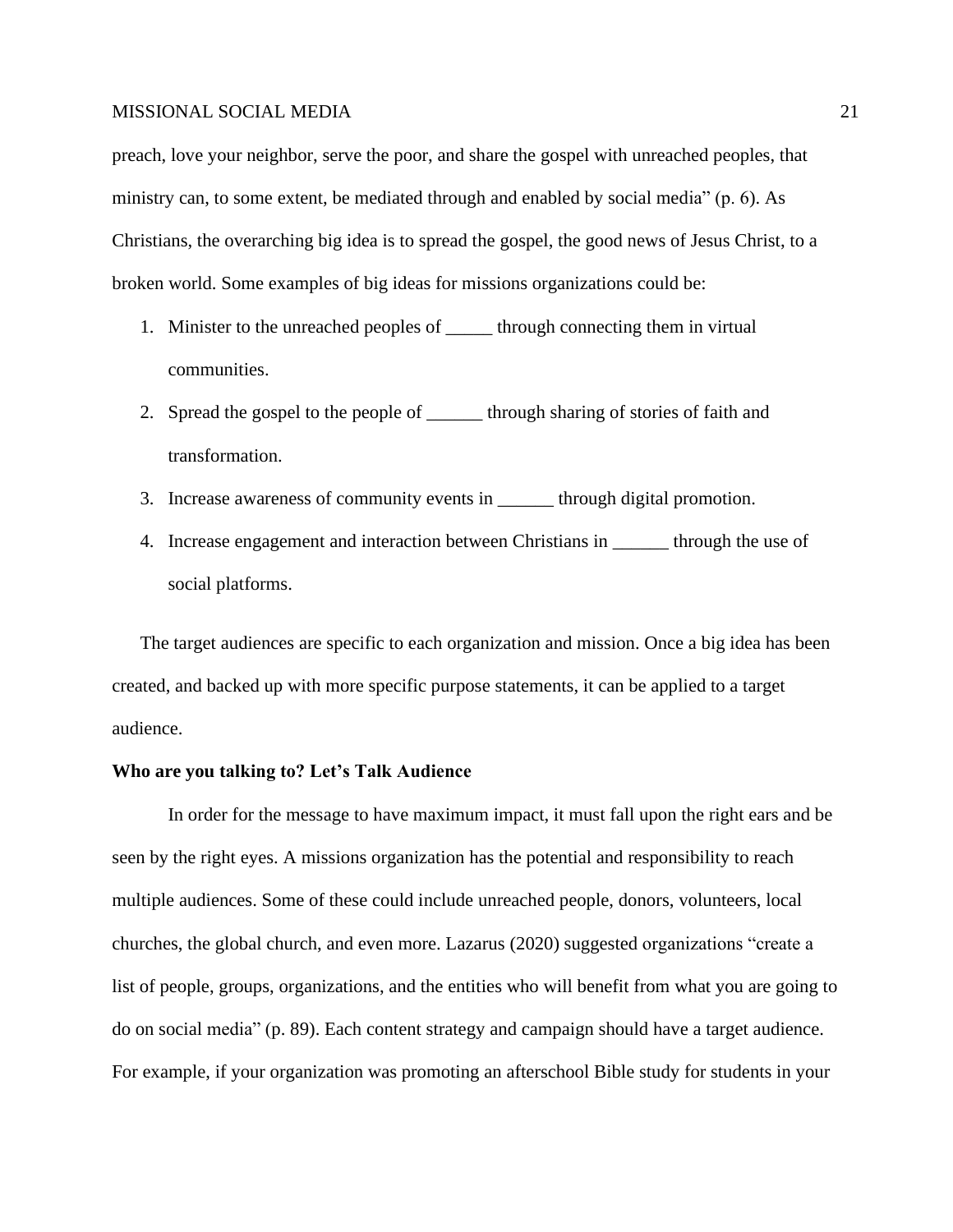city overseas, your target audience would be the parents of kids in the local schools. If the campaign was sharing stories of testimony and faith from the field, then your target audience would be church members connected to your sending churches back in the US. There are certain considerations that go into narrowing down a target audience. All of these must be researched and understood in order for the message to reach the right ears. Some of these considerations and distinctions that Lazarus (2020) made are:

### **Geographics**

Where are they? Geographics are going to be the most important aspect of audience for your missions organization. A geographic profile encompasses the location at its most basic level and travels even further to the specific cultural climate. Is your target audience for a campaign in the sending country or in the target country? Is the culture primarily a certain religion, a certain political climate? Think about who needs to hear the message and that should translate to the geographics of your target audience.

### **Demographics**

What are they all about? Demographics have to do with external and physical factors of an individual. For example, these include age, gender, and occupation. This can go even deeper to marital status and family.

### **Psychographics**

Who are they really? Psychographics encompass the deeper attitudes and motivations in an individual. This also describes their faith and beliefs. Understanding the belief systems of your target audiences is vital to knowing how to communicate with them. For example, you would communicate differently with someone of the Muslim faith than someone of the Christian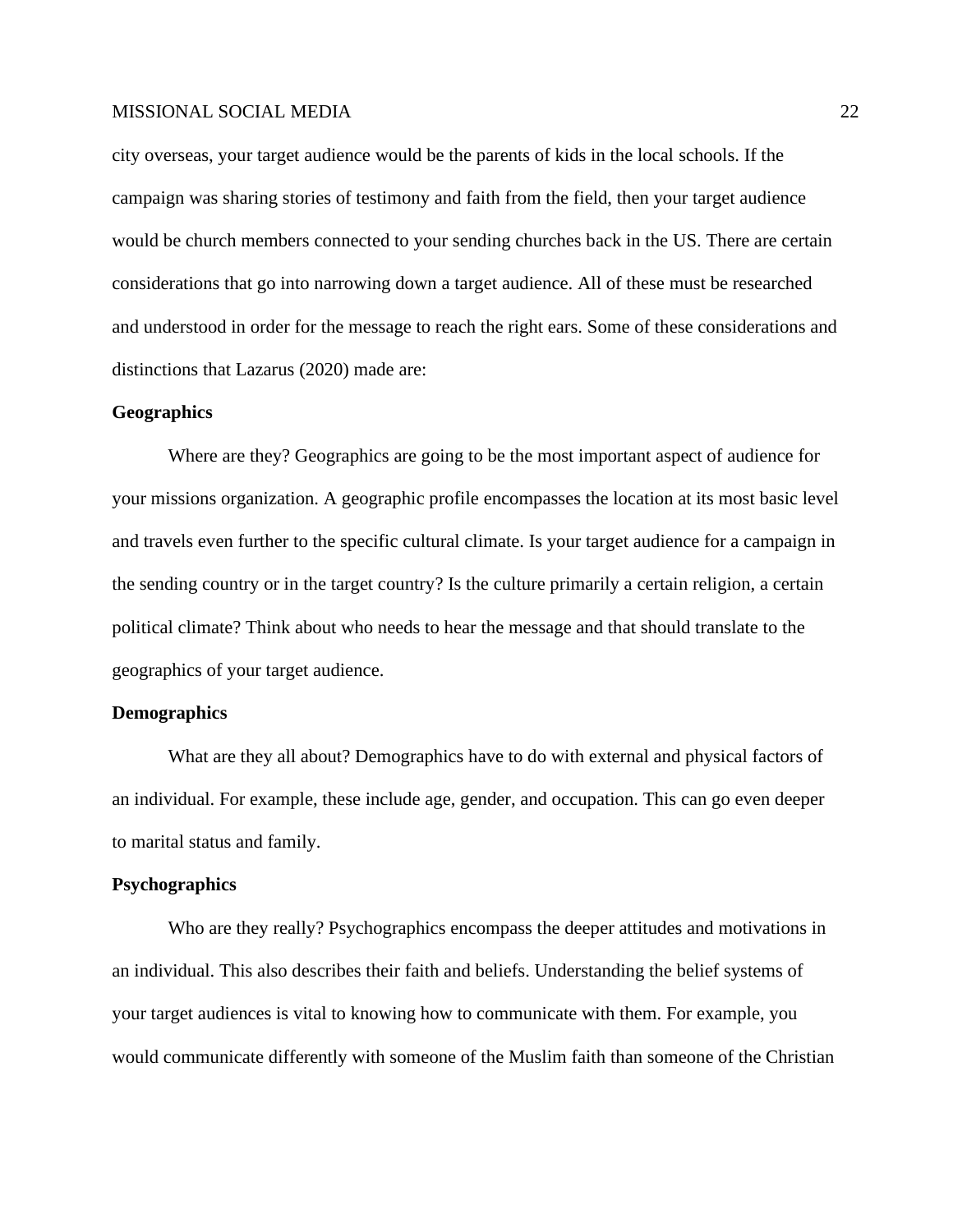faith. You would not use complicated Christian jargon, but rather contextualize your message for them to be able to understand and apply it.

### **Behavioral Patterns**

What are they doing? A behavioral analysis has to do with how the audience spends their time. This would include hobbies, activities, and, most importantly, media preferences. This would also encompass what social media platforms the audiences are using the most.

These dimensions of audience can be used as a template for social media campaigns. All of these must be considered for the target audience to be nailed down successfully. Once you have chosen a target audience for a campaign and evaluated which platforms they are most likely to use, you can choose the appropriate platform and begin to plan content.

### **Where are we going? Choosing Platforms**

Social media platforms have grown and evolved significantly over the past 20 years. The word platform here refers to digital spaces where media are distributed and interaction between users takes place. Some platforms have come and gone; others have adapted to survive. Different platforms are used for different purposes to reach different audiences. Each platform is uniquely equipped to accomplish its purpose in this digital world. It is important for your mission organization to know and utilize these platforms with purpose and intentionality. Some things to consider with each platform are main audience, primary media, and potential opportunities.

- 1. Facebook: Facebook is the most widely used social media platform in the world. The Digital 2020 reports, published by We Are Social and Hootsuite, place Facebook in this role with 2.5 billion monthly active users (Kemp, 2020).
	- a. Main audience: According to the Digital 2020 report, the largest percentage of Facebook audience is individuals aged 25-34. The largest percentage of users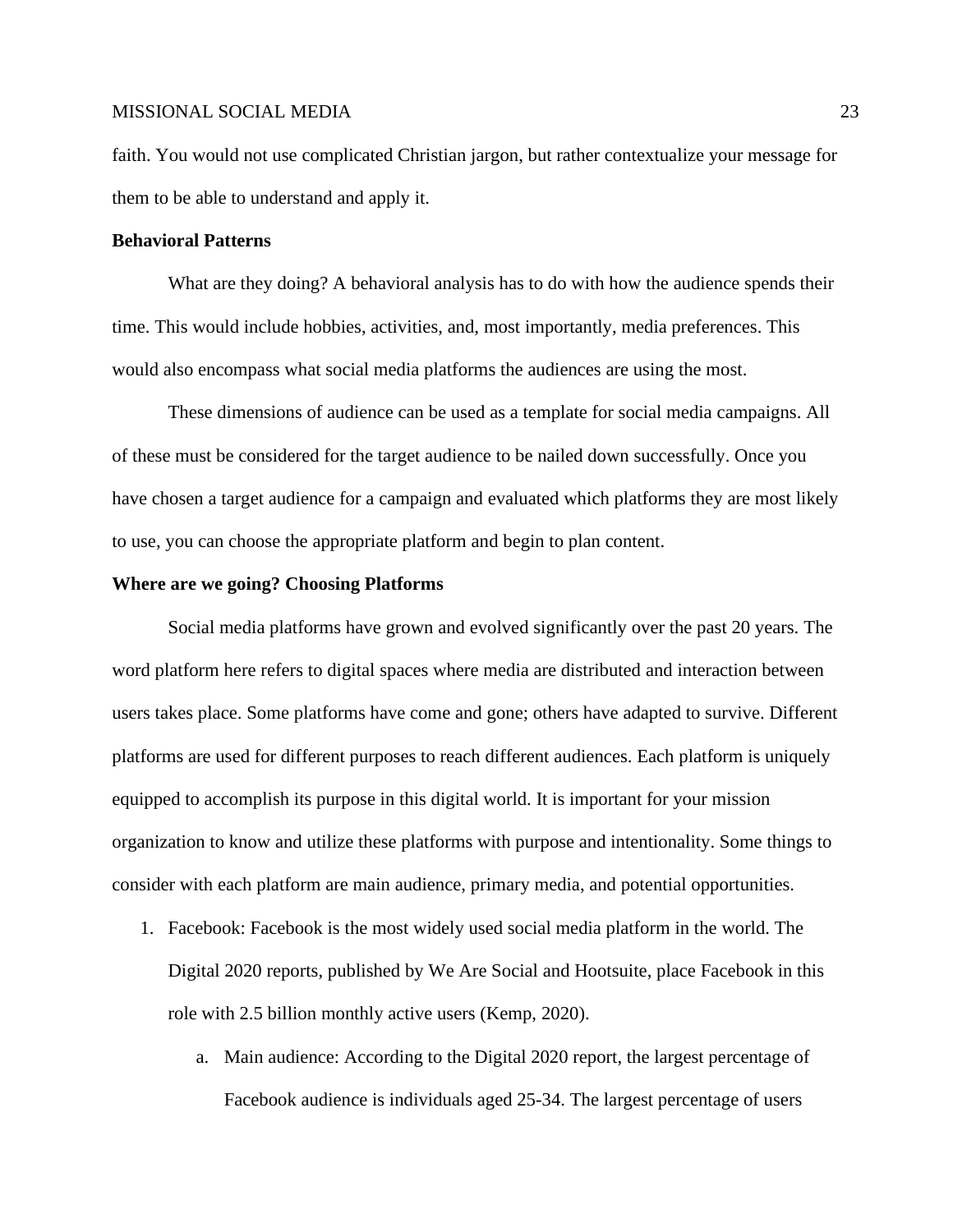which is males between 25-34 at 19%, followed by males 18-24 years old (Kemp, 2020). Pew Research (2019) notes similar percentages for Facebook usage with 79% of US adults aged 18-29 and 30-49 use Facebook. Pew Research (2019) also found a difference of 73% of Americans in Urban environments use Facebook vs 69% suburban and 66% rural (Pew Research Center, 2019).

- b. Primary media: Statista published a study in January 2020 about the most popular Facebook activities of users in the US. In the top spot, 51% of respondents sent a message on Facebook messenger (Tankovska, 2021). Forty-five percent browse their feed to see posts from friends or pages they follow. Thirty-seven percent posted a photo, written status, or video to their feed (Tankovska, 2021). Facebook can be considered the jack of all trades when it comes to media. Written content can be shared via a status update. Photos can be shared individually or in photo albums. Videos can be shared or linked. As versatile as Facebook is, the possibilities are endless.
- c. Potential opportunities: Written posts like status updates or even short blogs can be successfully used to provide audiences with updates on the organization. Photos of events or missionaries can be shared to give the audience an insight into the mission. This can provide a face for the organization. Testimony videos can be shared to show the impact of the ministry. Facebook Live can be used to livestream events. Private Facebook groups also provide an outlet for community to occur. These can be specific to churches or ministries within the church to serve as a home base of that specific ministry. For example, the women's Bible study in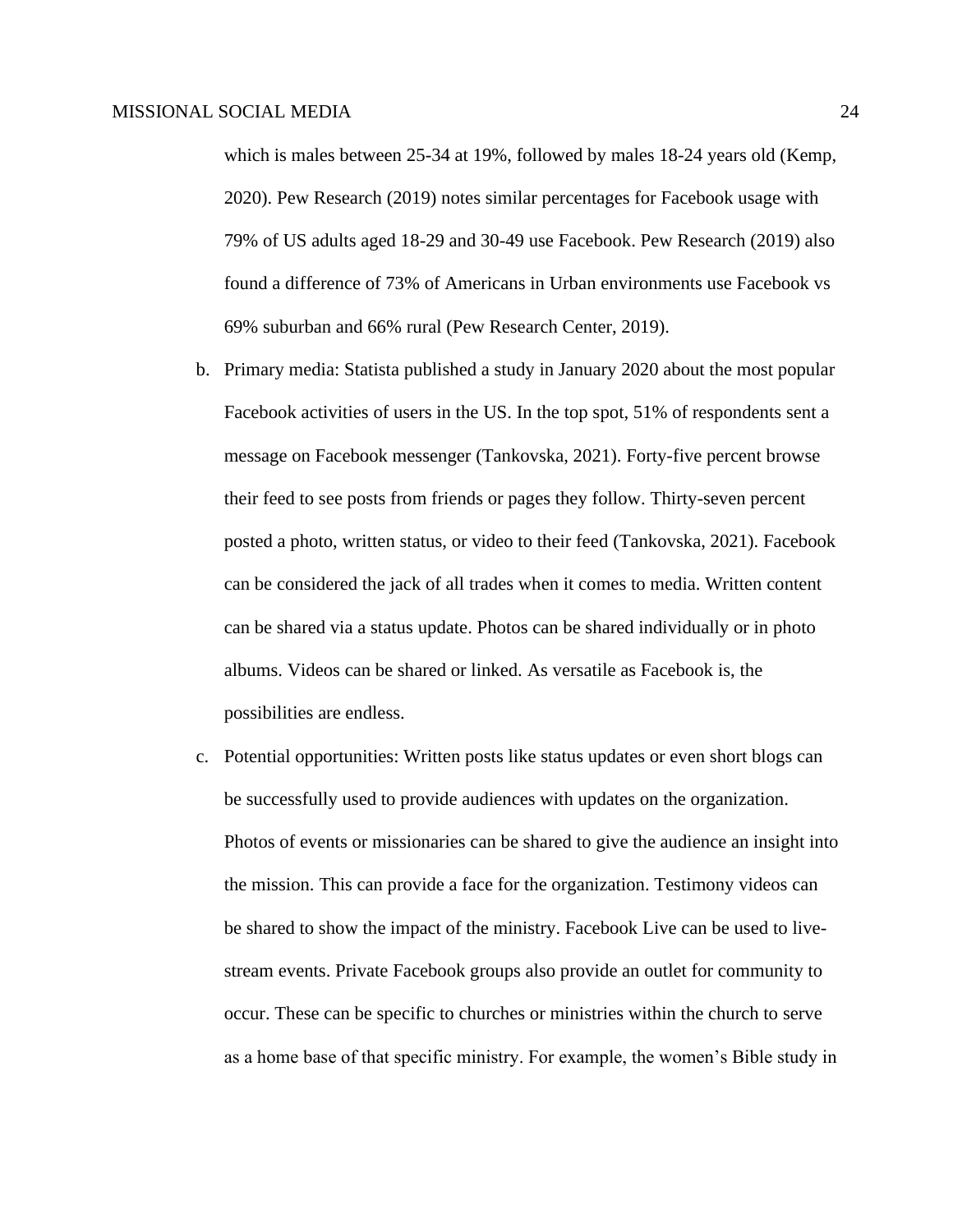a local church can have its own private Facebook page to share prayer requests or what they are learning in their study.

- 2. Instagram: Instagram is primarily a photo-sharing application that has been on the rise in the recent years, passing the one billion monthly active user mark in 2018 (Tankovska, 2021).
	- a. Main audience: The average age of Instagram users is 25-34 years (Tankovska, 2021). Pew Research (2020) notes a higher shift as 67% of US adults aged 18-29 use Instagram versus a mere 47% for people aged 30-49. Similar to Facebook, it is also more used by urban residents at 46% compared to suburban at 35% (Pew Research, 2020).
	- b. Primary media: Instagram is known for its photo-sharing nature. Users can share images accompanied by a short caption explaining the photo. In recent years, Instagram has ventured into the realm of video content, as well. The Instagram Story feature allows a user to post a photo or short video that lasts on their story for 24 hours. A positive of Instagram is the opportunity to connect globally and interact with others. On stories, users have the ability to direct message in response. They can also post polls and questions through Instagram Stories for follower response. Lastly, through Instagram Reels users can post longer videos.
	- c. Potential opportunities: Instagram can act as a canvas for your organization. Post photos of missionaries, their ministries, their churches, photos of people they are ministering to, events you've been able to sponsor, and even more. Remember, a picture says a thousand words. Images have the ability to deeply impact a person. Provide context for each photo by crafting short but meaningful captions. Explore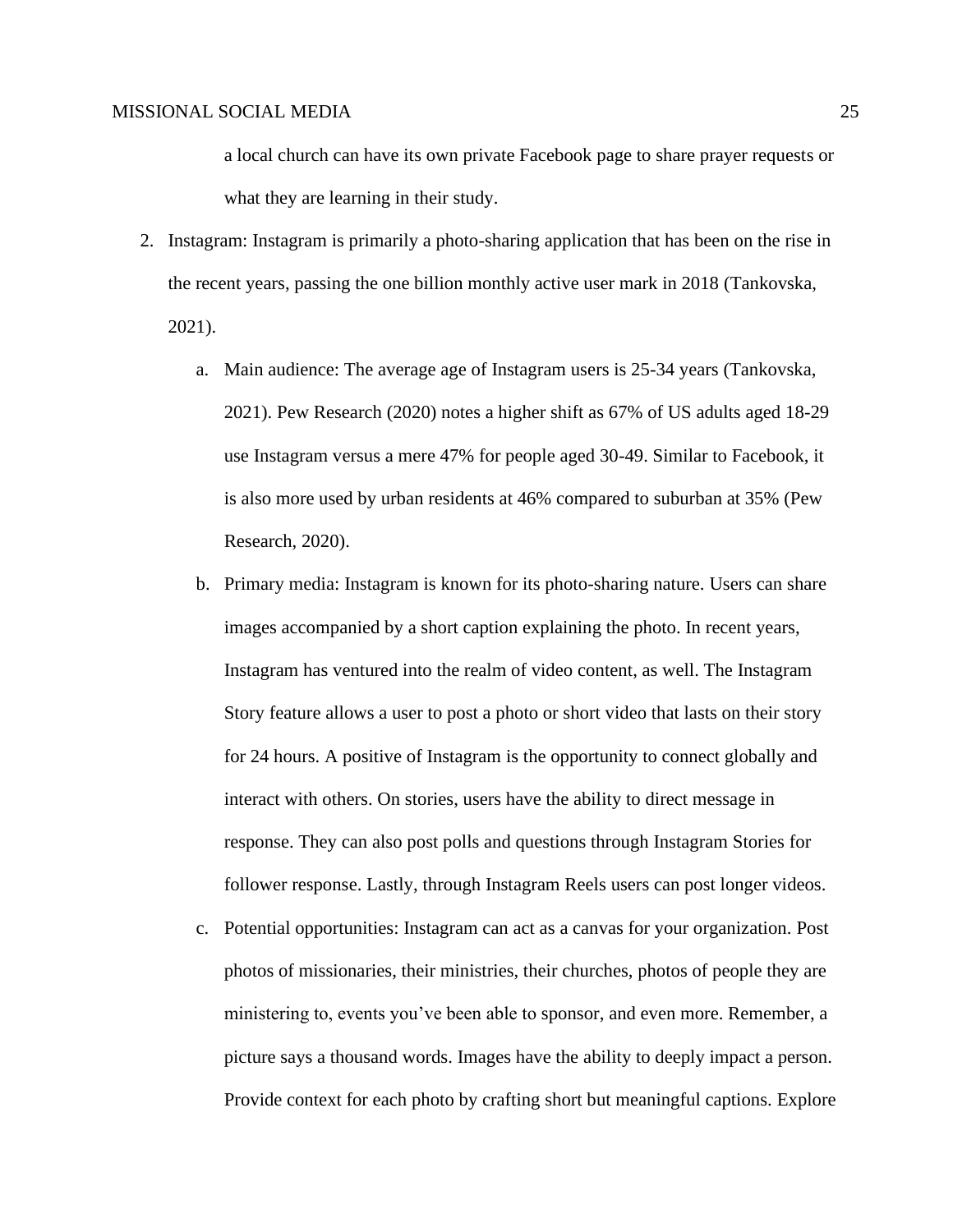graphic design by creating illustrated texts using inspirational quotes, Scripture verses, or your mission/vision statements. Use stories to give real-time updates on the latest news about your organization. Make sure to interact and engage with all of your followers through liking, commenting, and replying to messages. Use the reels function to share short videos and clips of ministries.

- 3. YouTube: The Digital 2020 report identifies YouTube as the second ranked most used platform in the world with 2 billion monthly active users (Kemp, 2020). Pew Research (2020) noted that in the US, YouTube even surpasses Facebook as most used with 73% of US adults using it.
	- a. Main audience: The great thing about YouTube is that it can appeal to audiences young and old. It is user-friendly and an easy way to share a wide variety of videos. Younger audiences will dominate this platform, but by a small margin. Pew Research notes that 91% of 18-29-year-old individuals use YouTube followed by 87% for ages 30-49 (Pew Research, 2020). There is also a smaller margin between urban and suburban users, at only a 3% difference (Pew Research Center, 2020).
	- b. Primary media: YouTube is known as a video sharing application. It has not varied from this norm in all of its years. There are many different genres of videos that are commonly shared including gaming, fashion, lifestyle, vlog, entertainment, music videos, and more.
	- c. Potential opportunities: YouTube can be your organization's home for all video content. A great idea would be to create a promotional video for your organization, letting viewers know who you are, what you do, and your mission.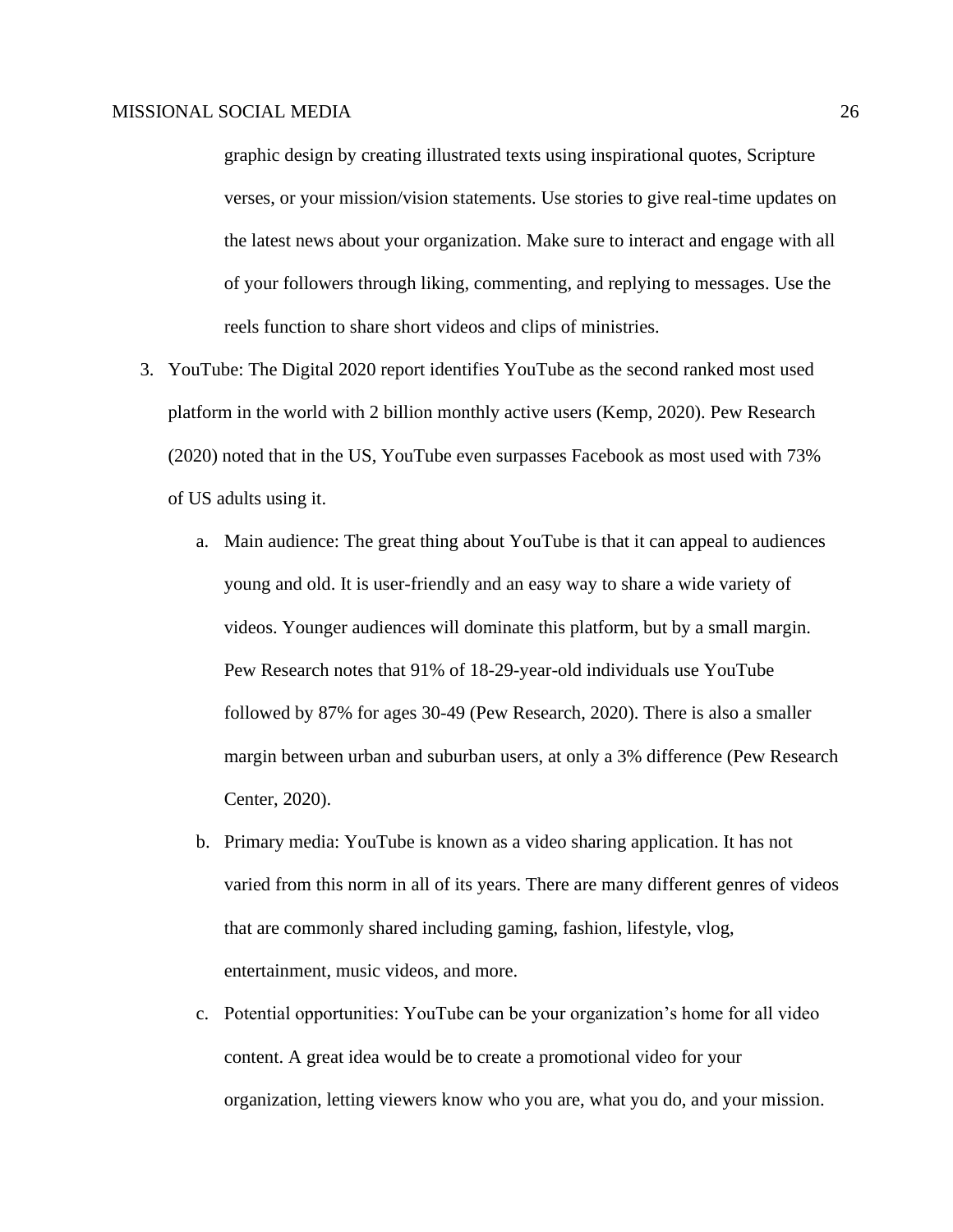From there, testimonial videos of faith change and ministry updates from the field could be created.

All three of these social media platforms can be used strategically to communicate a specific message to a specific target audience.

## **Where to start? Social Media Creation**

You might be thinking: "This all sounds great, but where do I start?" You might not have the slightest idea of how to create or begin to manage your social media accounts as an organization. Do not fear. You do not need a social media expert to begin your social media ministry. Now that you understand the primary media and potential opportunities of each platform, you can create these platforms and begin to create and curate content for your audiences.

### **Creating a Facebook Page**

Facebook Social Impact gives a step-by-step guide on how to create an organization Facebook page:

https://socialimpact.facebook.com/learning-support/getting-started/create-a-page-foryour-nonprofit/

- 1. Go to facebook.com/pages/create
- 2. Insert the name of your organization as the title
- 3. Make your page type 'Company & Organizations'
- 4. Select the specific page subcategory ('Religious Organization,' 'Nonprofit Organization')
- 5. Add a profile picture (your logo!)
- 6. Add a cover photo (820 pixels wide by 312 pixels tall)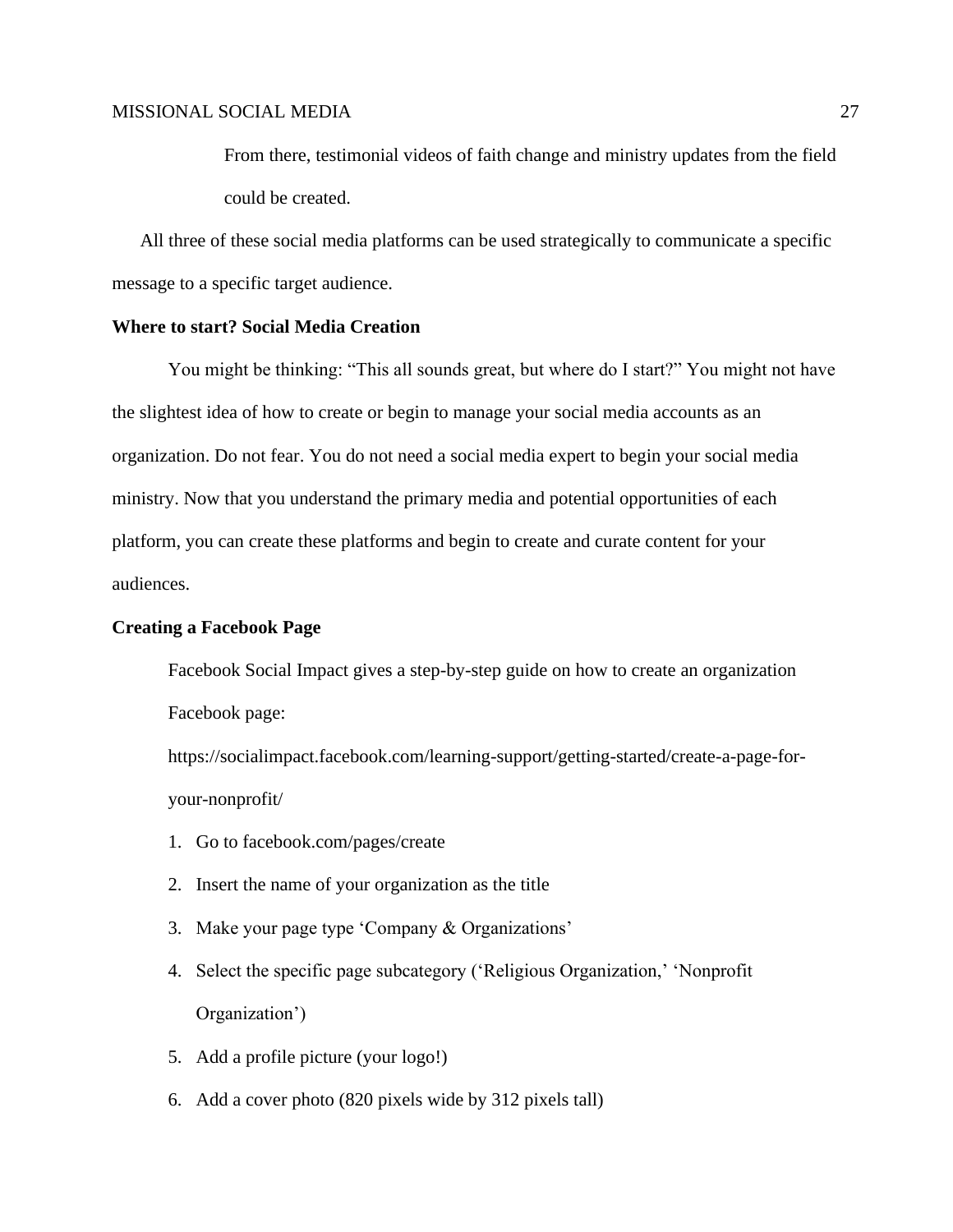7. Insert your 'About' information (Inform the public about your mission and programs)

### **Creating an Instagram Profile**

Instagram profiles will function the same as a personal profile.

- 1. Go to Instagram.com and click "sign up"
	- a. If you already created your Facebook page, you could also select 'log in with Facebook' to link your social media accounts
- 2. Sign up as a business profile
- 3. Create an Instagram handle that is clear and concise. It should easily identify your organization and be easy to find.
- 4. Insert your profile name (your organization's name)
- 5. Add a profile picture (your logo)
- 6. Insert your 'Bio' information (Inform the public about your mission and programs)
- 7. Link your website at the bottom of the bio section

## **Creating a YouTube Channel**

Creating a YouTube account will be similar to the Facebook account. A new feature of

YouTube is the YouTube Nonprofit Program.

- 1. Create your YouTube channel through your organization's Gmail account
- 2. Add your organization's name
- 3. Add a profile picture (your logo!)
- 4. Add a YouTube banner (2560 x 1440 pixels)
- 5. Request a Google for Nonprofits account
- 6. Look up "YouTube Nonprofit Program," and click 'Get Started'
- 7. Follow the steps indicated and wait for your request to be processed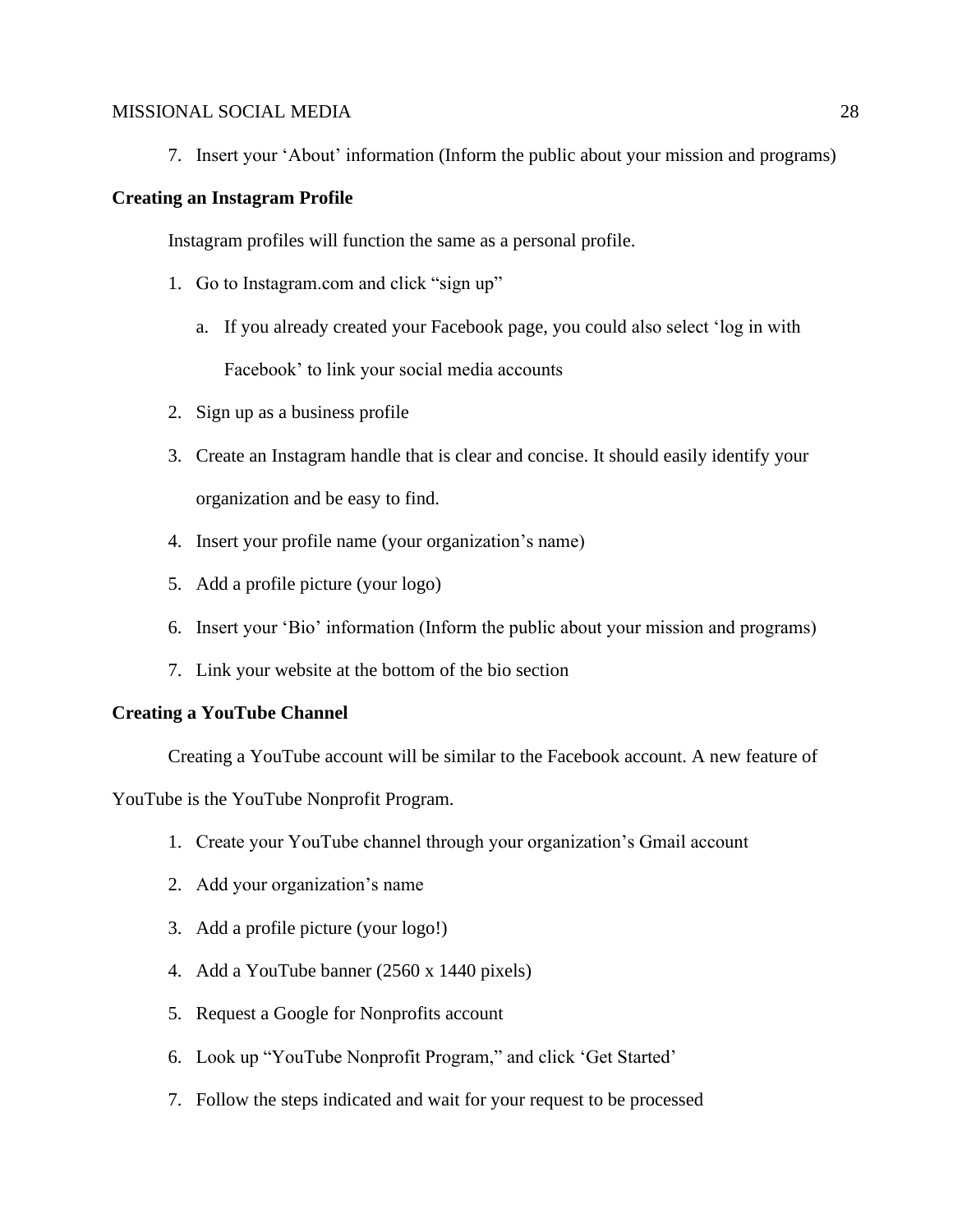https://www.google.com/nonprofits/resources/how-to-guide/get-your-nonprofit-onyoutube/

8. Find more information about Google for Nonprofits at

### **What are you saying? Content Creation and Curation**

Now that you have established your target audience and platforms, you can begin the journey of creating and curating content for your social media accounts. Luttrell and Capizzo (2019) noted, "Companies use content to earn trust, gain attention, increase engagement, and garner a variety of actions from users around the world" (p. 94). They added that the primary goal for this content should be to develop a strong relationship between brand and audience (Luttrell & Capizzo, 2019). Content creation encompasses content that is produced by your audience that provides value to the audience in a certain way. Content curation is content that is shared from other organizations to enrich the audience experience and create connections to other like-minded organizations (Luttrell & Capizzo, 2019). Gould (2014) described what the end goal of content should be saying, "We need to create and curate content in the joyful hope of sharing the Gospel, ministering to others, and developing community" (2014, p. 43). Content can be divided into three main categories: spoken content, written content, and graphic visual content (Lazarus, 2020). Each category of content contains preferred platforms and potential messages and opportunities.

- 1. Spoken content: This could include church services, special speaking engagements, conferences and podcasts. It can come in the form of video content, live video streaming, or podcast material.
	- a. Preferred platforms: YouTube, Spotify Podcasts, Apple Podcasts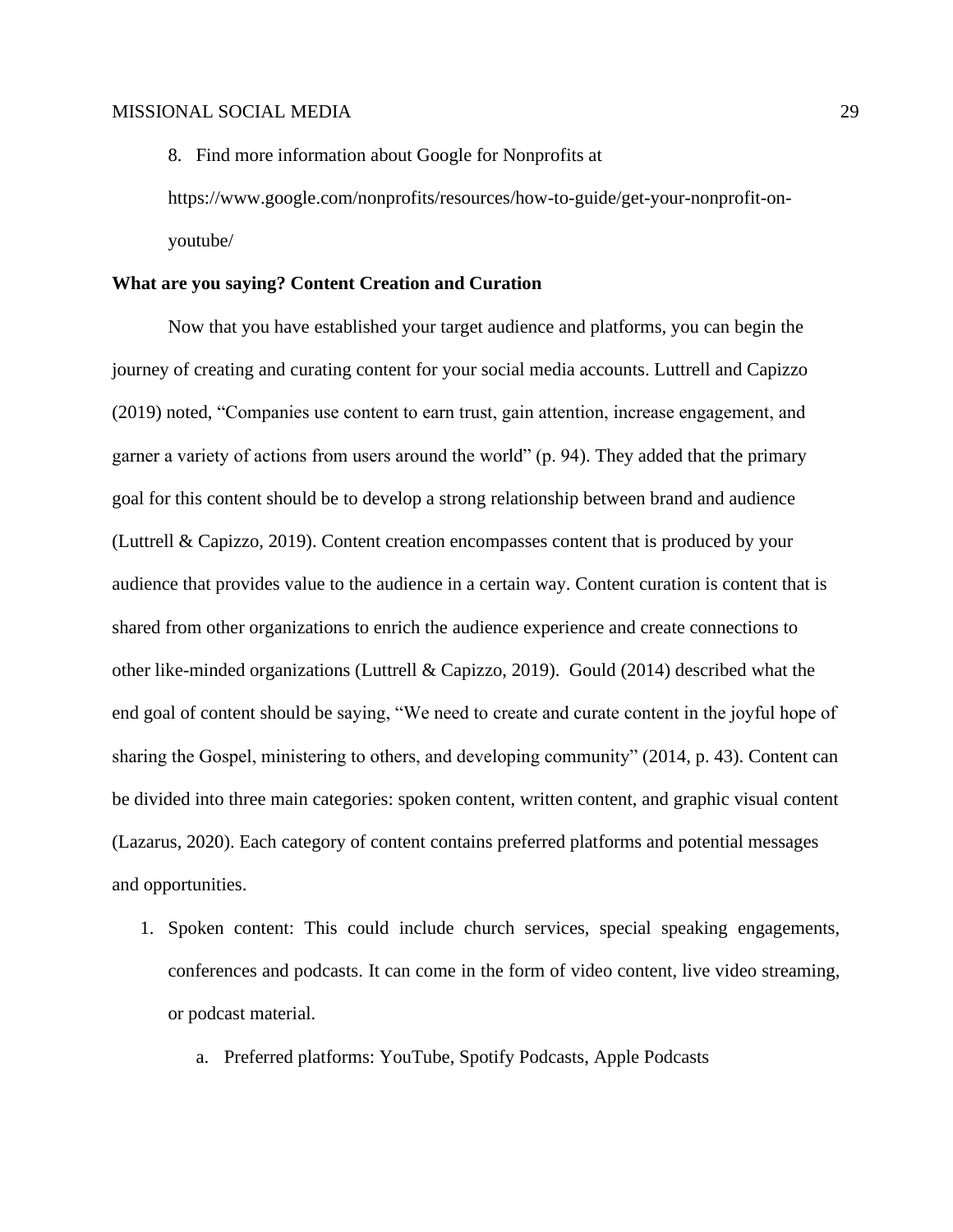- b. Potential messages and opportunities: Ligonier Ministries utilized spoken content through posting a video of John Piper speaking on evangelism and missions (https://www.youtube.com/watch?v=tdqz2DCkisQ). They posted this message on YouTube for their audience to watch, listen and learn from. This is an amazing way to use the platform to post informative and inspiring content to move your audience.
- 2. Written content: This could include things like blog posts and articles. Written content will also accompany every visual content piece in the form of captions.
	- a. Preferred platforms: Facebook, Instagram
	- b. Potential messages and opportunities: Greater Europe Mission uses written content in the form of missionary blog posts (https://www.facebook.com/GEMission). They share these links on Facebook accompanied by a short caption to catch attention and direct the audience to reading the whole article.
- 3. Graphic visual content: This could include images, graphic designs, visual text posts, and videos. Remember the impact of visual content on viewers (social media posts including images receive 180 percent more engagement (Hoppe, 2018)).
	- a. Preferred platforms: Instagram, YouTube, Facebook
	- b. Potential messages and opportunities: Samaritan's Purses' Instagram is a great representation of how to use graphic visual content (https://www.instagram.com/samspurseuk/?hl=en). They use a mixture of high quality pictures and text to create informative and moving graphics. The text on the graphics includes details of a certain event, a Bible verse or a quote.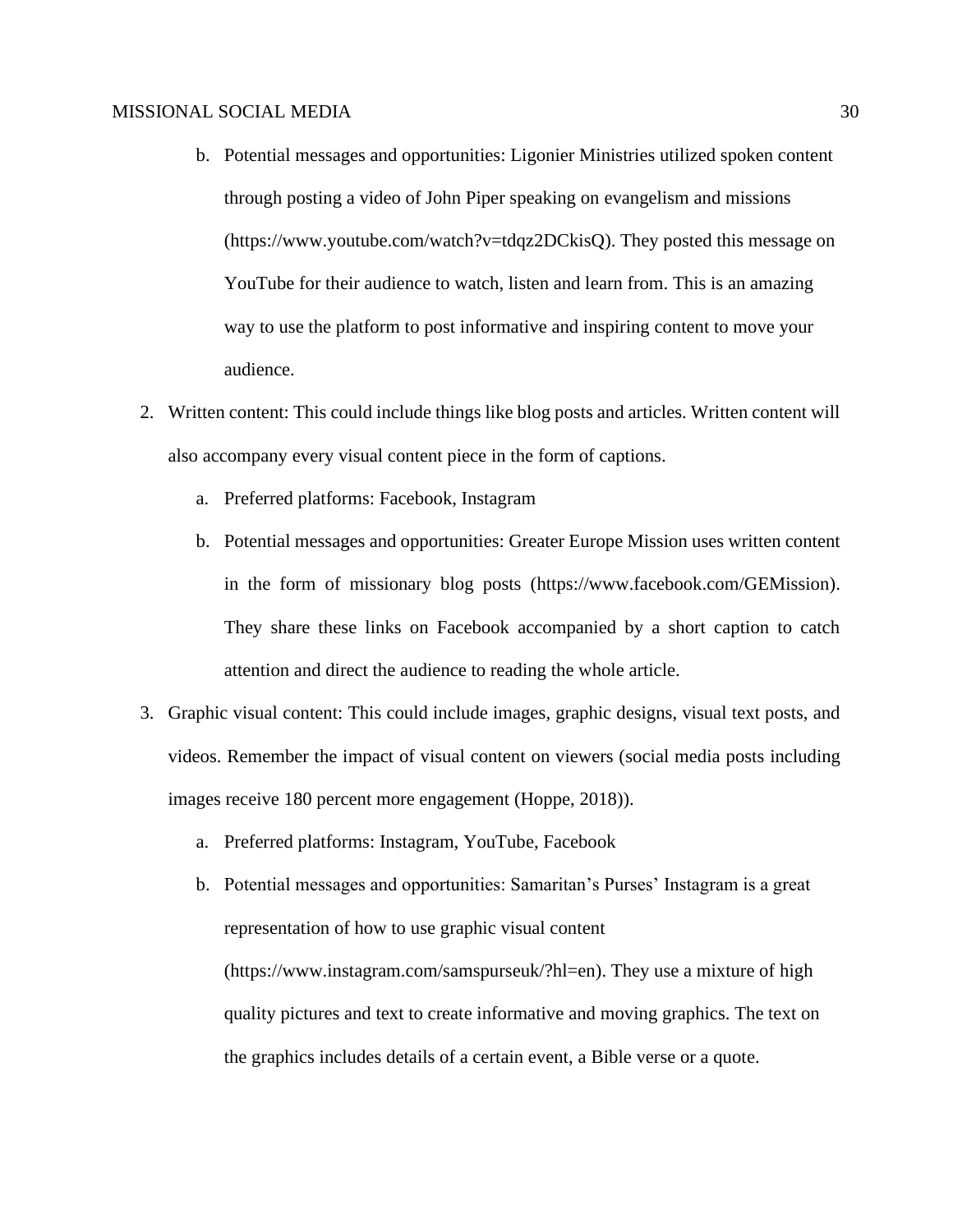### **When to speak? Content Calendar**

After evaluating audience, platforms, and content, you are almost ready to go. Experiment and try different forms of content across platforms. This is the only way to discover what truly speaks to your target audience and how they best consume media. The process of building your social media presence is one of trial and error but can eventually lead to greater understanding and successful ministry. Content calendars are a tool you can use to plan out your social media ministry. There should be a variety in your content type and platform choice.

A well-known principle in marketing is referred to as the 80/20 rule or the Pareto Principle (Hoppe, 2019). Originally, the Pareto Principle referred to the fact that 80% of the wealth of Italy was owned by only 20% of their population (Erridge, 2006). This was an observed law of nature that can be applied to communication studies. Hoppe (2019) applied this through suggesting that 80% of what you post should inform, entertain or educate your audience. The other 20% can contain an "ask" or a promotion of your business/organization (Hoppe, 2019). In the context of missions organizations, 80% should be content regarding your missionaries, what is going on in the organization, uplifting stories, etc. and 20% should be the ask for volunteering, donating etc. Once you figure out the form of the content that resonates with your audience the most and evaluate which platform it would perform best on, you must actually post it. The day of the week and time of day are important so that the post can receive the most traffic possible.

According to Elizabeth Arens (2020) and a study done by Sprout Marketing, the best time for nonprofits to post on Facebook is Wednesdays and Fridays from 8-9am. Instagram is Tuesday and Wednesday from 1-3pm. According to Nicole Ferreira (2021) and a study by Oberlo, YouTube's primary posting time is Thursday's and Fridays from 2-4pm. As most videos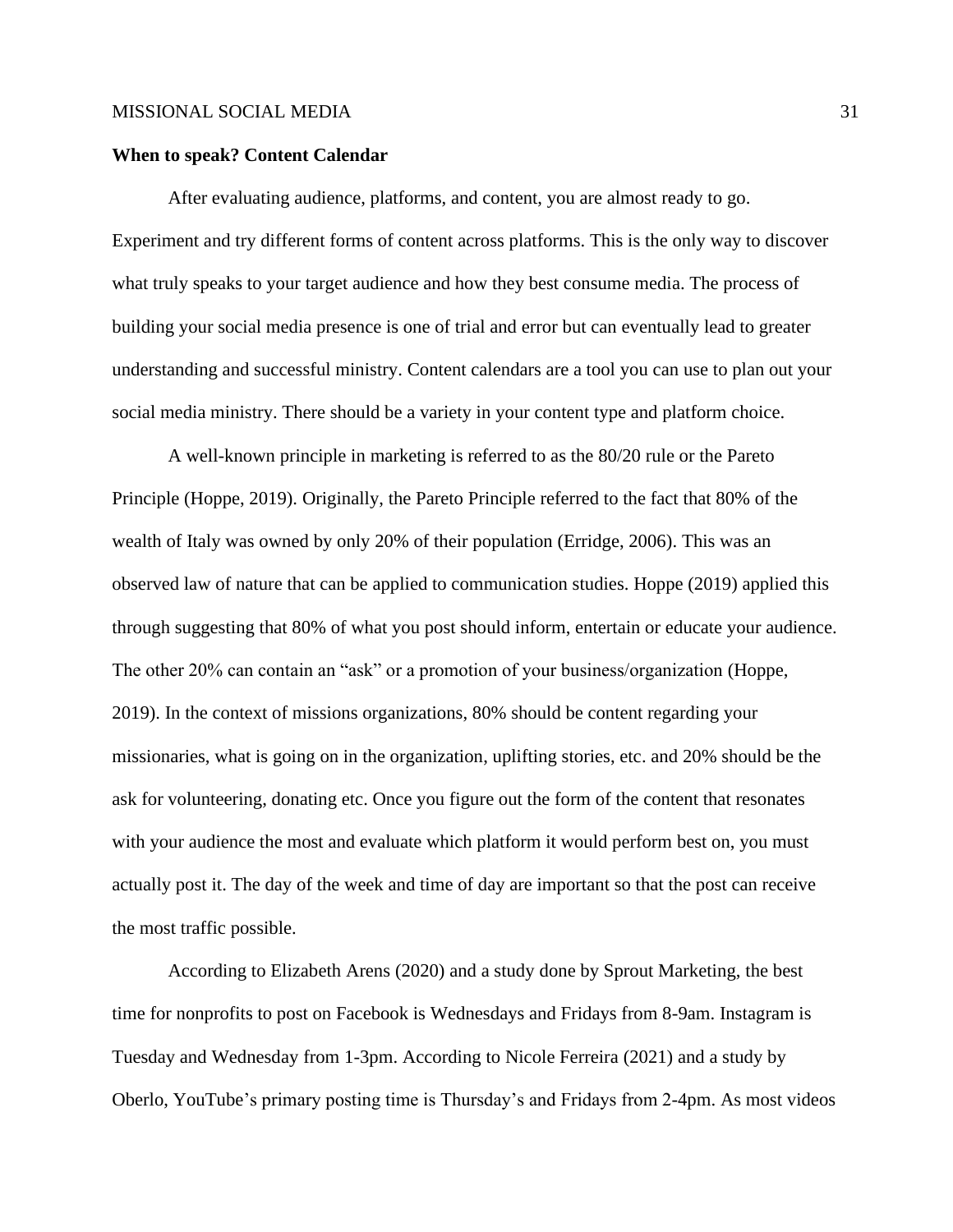are watched in the evening of those days, the video can be indexed and circulating the platform by then. Even though these are the times when the most interaction is happening on a platform, do not feel limited to stick to these specific dates and times. When something needs to be communicated, it needs to be communicated, regardless of day of the week or time of day. A ministry's social media must stay focused on being consistent and being interactive. Social media algorithms organize data and prioritize it on an individual's feed based on what they interact with frequently. Algorithms can start to promote your content, as they realize you are a consistent creator that interacts with their audiences.

Based on these statistics, this social media calendar can act as an example and a template for what, where and when to post. Figure 1.0 provides suggestions for posting days of the week and types of content.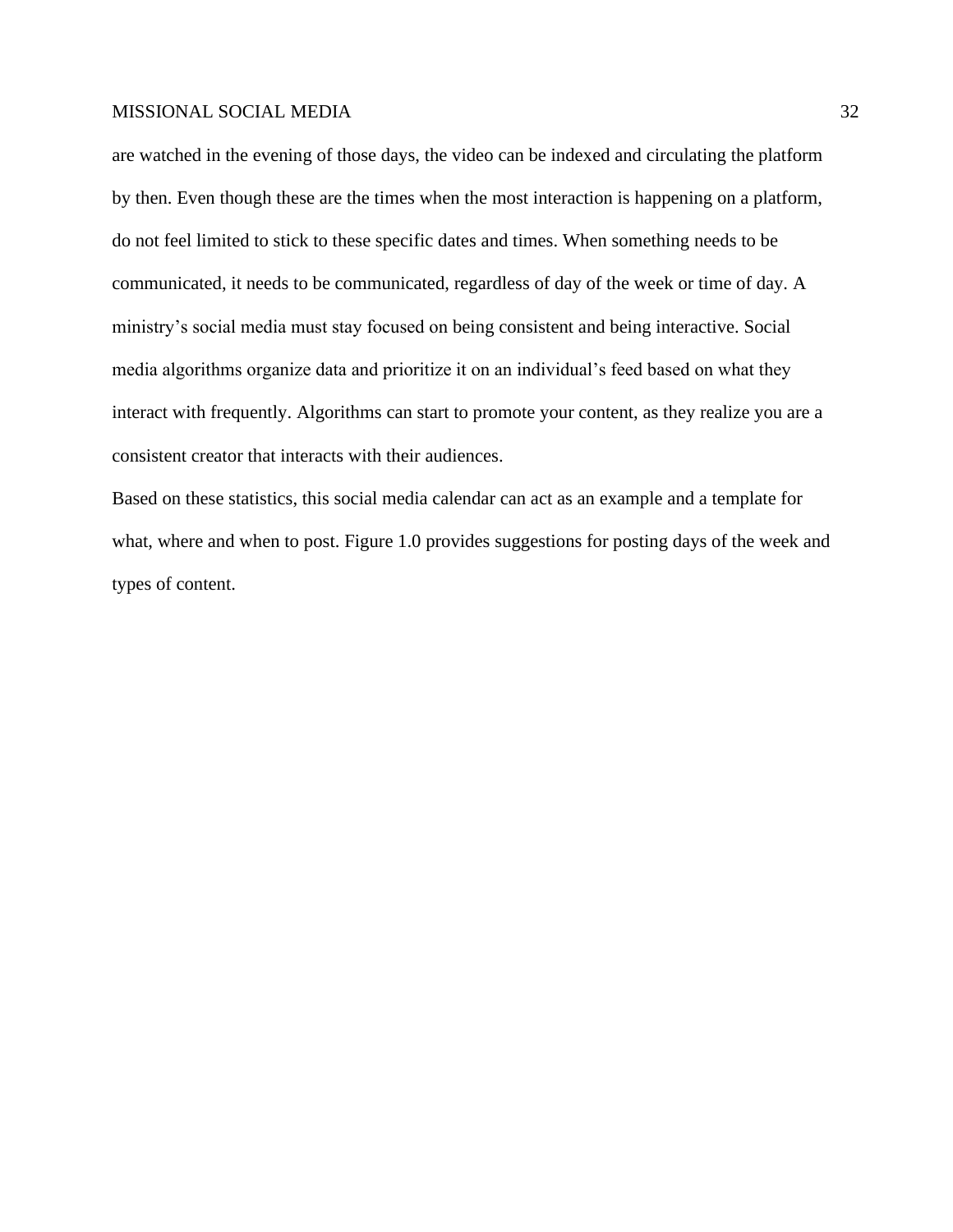## **Figure 1.0.**

## *Sample Content Calendar*

|           | <b>Sunday</b>                           | <b>Monday</b>                                                                                                                | <b>Tuesday</b>                                                                        | Wednesday                                                            | <b>Thursday</b>                                                                                                                       | Friday                                                                         | <b>Saturday</b>                                                                            |
|-----------|-----------------------------------------|------------------------------------------------------------------------------------------------------------------------------|---------------------------------------------------------------------------------------|----------------------------------------------------------------------|---------------------------------------------------------------------------------------------------------------------------------------|--------------------------------------------------------------------------------|--------------------------------------------------------------------------------------------|
| Facebook  | Plan<br>content for<br>the next<br>week | Ask<br>followers to<br>volunteer or<br>give to the<br>organization                                                           | Interact<br>with<br>followers,<br>respond to<br>comments<br><sub>or</sub><br>messages | Post link to<br>missionary<br>blog                                   | Interact<br>with<br>followers,<br>respond to<br>comments<br>$\alpha$<br>messages                                                      | Post an<br>organization<br>update or an<br>update on a<br>missions<br>location | Go live on<br>Facebook<br><b>Or</b><br>Ask your<br>followers<br>an<br>engaging<br>question |
| Instagram | Plan<br>content for<br>the next<br>week | Interact<br>with<br>followers,<br>respond to<br>comments<br>or messages<br>Post<br>Instagram<br>story<br>picture or<br>video | Post image<br>of ministry<br>and include<br>prayer<br>request in<br>caption           | Post graphic<br>with Bible<br>verse or<br>quote from<br>organization | Interact<br>with<br>followers,<br>respond to<br>comments<br>$\alpha$<br>messages<br>Post<br>Instagram<br>story<br>picture or<br>video | Ask<br>followers to<br>volunteer or<br>give to the<br>organization             | Go live on<br>Instagram<br>Or<br>Ask your<br>followers<br>an<br>engaging<br>question       |
| YouTube   | Plan<br>content for<br>the next<br>week |                                                                                                                              | Interact<br>with<br>followers,<br>respond to<br>comments<br><b>or</b><br>messages     |                                                                      | Post (bi-<br>weekly)<br>update<br>video of<br>ministry<br>location                                                                    | Post (bi-<br>weekly)<br>encouraging<br>testimony<br>or story                   | Go live on<br>YouTube<br>for an<br>event (not<br>every<br>week, on<br>occasion)            |

## **Is this working? Analytics and Metrics**

The success of your organization's social media ministry should be constantly evaluated and adjusted accordingly. There are many tools to utilize to measure analytics and metrics. This encompasses page views, interactions, followers, page traffic, etc. Many of the social media platforms provide basic analytics within their program. Some built-in programs are Facebook analytics, Instagram insights and YouTube studio analytics. There are also other full-service analytics programs that can track the success of your social media ministry across all of your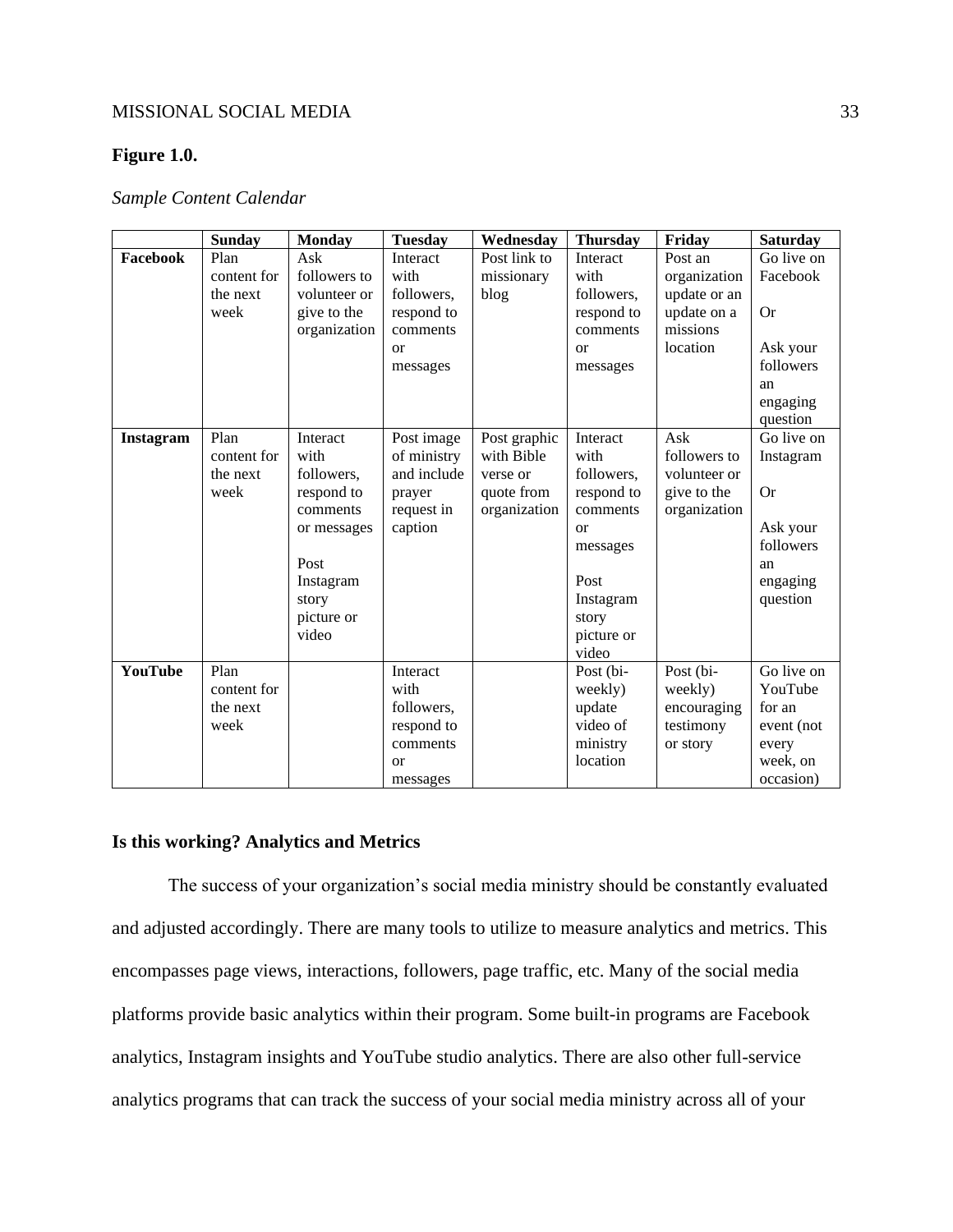channels. Brent Barnhard (2020) with the analytics company Sprout Social noted some of the best analytics tools, Sprout being among them. Sprout has a unique listening tool for audience analysis and a variety of reporting options and presentations to display the results of crosschannel analytics (Barnhard, 2020). The second and third place options on the list were HubSpot and TapInfluence, which are also notable options. However your organization chooses to track your progress, strategy must be constantly reevaluated and readjusted depending on successes and downfalls found through analytics.

Social media ministry is possible and can be profitable for missions organizations today. Just like Paul in the New Testament who used the technology of his day to spread the gospel and create community, Christians of today can use social media for kingdom purposes. There is potential now more than ever to create virtual community across cultural and geographic boundaries. Missions organizations can latch onto these techniques and content strategies to fulfill specific goals and contribute to their overall mission. Christians are called to be digital ambassadors for the cause of Christ; social media ministry is a worthwhile extension to that ambition.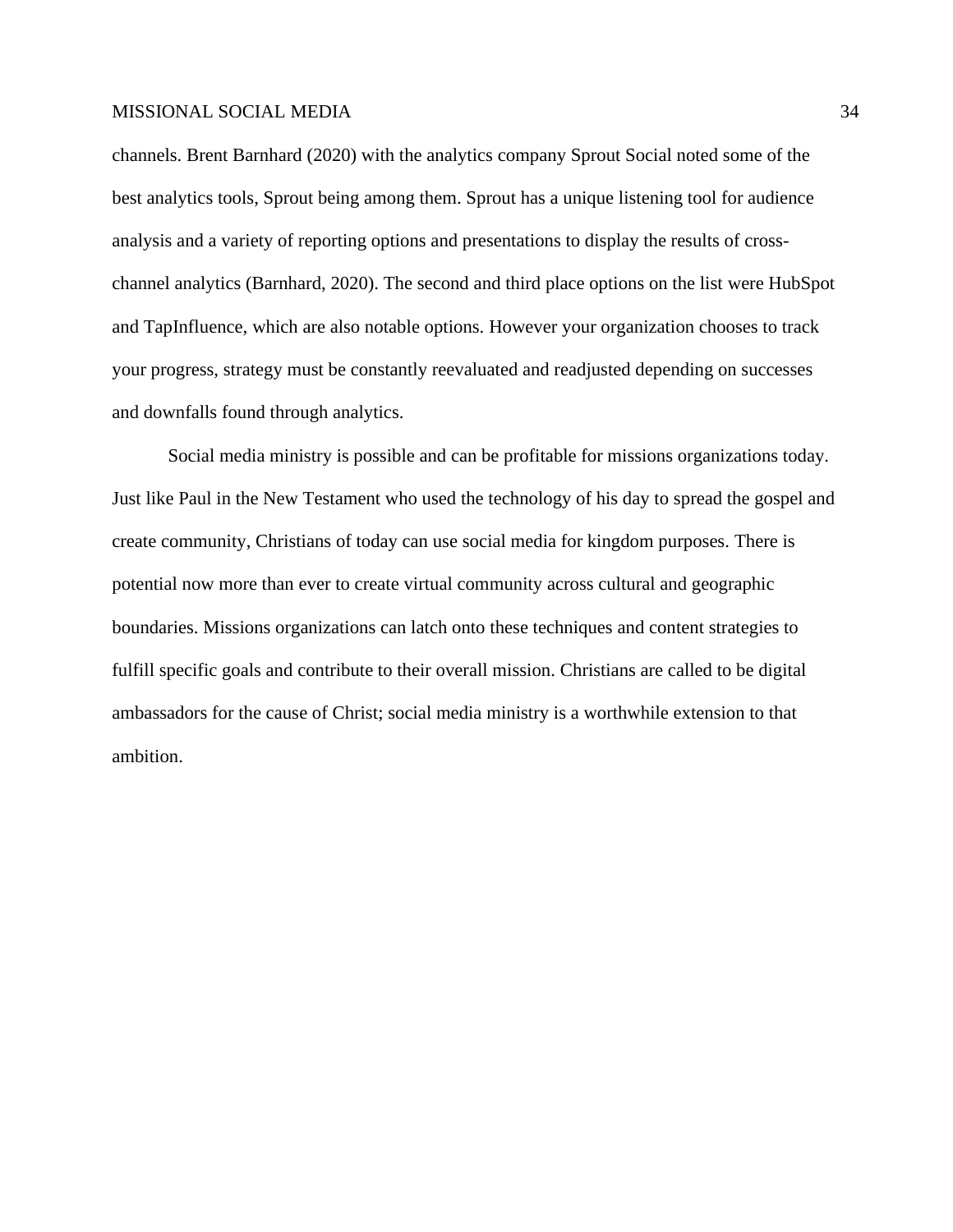#### **References**

- Allred, M., McCurdy, A., & Kustas, D. (n.d.). *Social media is weird*. Cru. <https://www.cru.org/us/en/communities/campus/campus-social-media.html>
- Amy, J., Schor, E., & LaVoie, D. (2020, March 16). How houses of worship are adjusting to coronavirus concerns. *The Christian Science Monitor.* [https://www.csmonitor.com/USA/Society/2020/0315/How-houses-of-worship-are](https://www.csmonitor.com/USA/Society/2020/0315/How-houses-of-worship-are-adjusting-to-coronavirus-concerns)[adjusting-to-coronavirus-concerns](https://www.csmonitor.com/USA/Society/2020/0315/How-houses-of-worship-are-adjusting-to-coronavirus-concerns)
- Appel, G., Grewal, L., Hadi, R., & Stephen, A. T. (2019). The future of social media in marketing. *Journal of the Academy of Marketing Science. 48***,** 79–95. <https://doi.org/10.1007/s11747-019-00695-1>
- Arens, E. (2020, December 17). *The best times to post on social media in 2020*. Sprout Social. <https://sproutsocial.com/insights/best-times-to-post-on-social-media/>
- Auxier, B. (2020, October 21). *8 facts about Americans and Instagram*. Pew Research Center. [https://www.pewresearch.org/fact-tank/2020/10/21/8-facts-about-americans-and](https://www.pewresearch.org/fact-tank/2020/10/21/8-facts-about-americans-and-instagram/)[instagram/](https://www.pewresearch.org/fact-tank/2020/10/21/8-facts-about-americans-and-instagram/)
- Barnhard, B. (2020, December 02). *10 of the best social media analytics tools for marketers*. Sprout Social.<https://sproutsocial.com/insights/social-media-analytics-tools/>
- Bendor-Samuel, P. (2020). COVID-19, Trends in global mission, and participation in faithful witness. *Transformation*, *37*(4), 255–265.<https://doi.org/10.1177/0265378820970225>
- Edwards, A., Edwards, C., Wahl, S., & Myers. S. (2017). *The communication age: Connecting and engaging.* SAGE Publications.
- Erridge, P. (2006). The Pareto principle. *British Dental Journal 201***,** 419. <https://doi.org/10.1038/sj.bdj.4814131>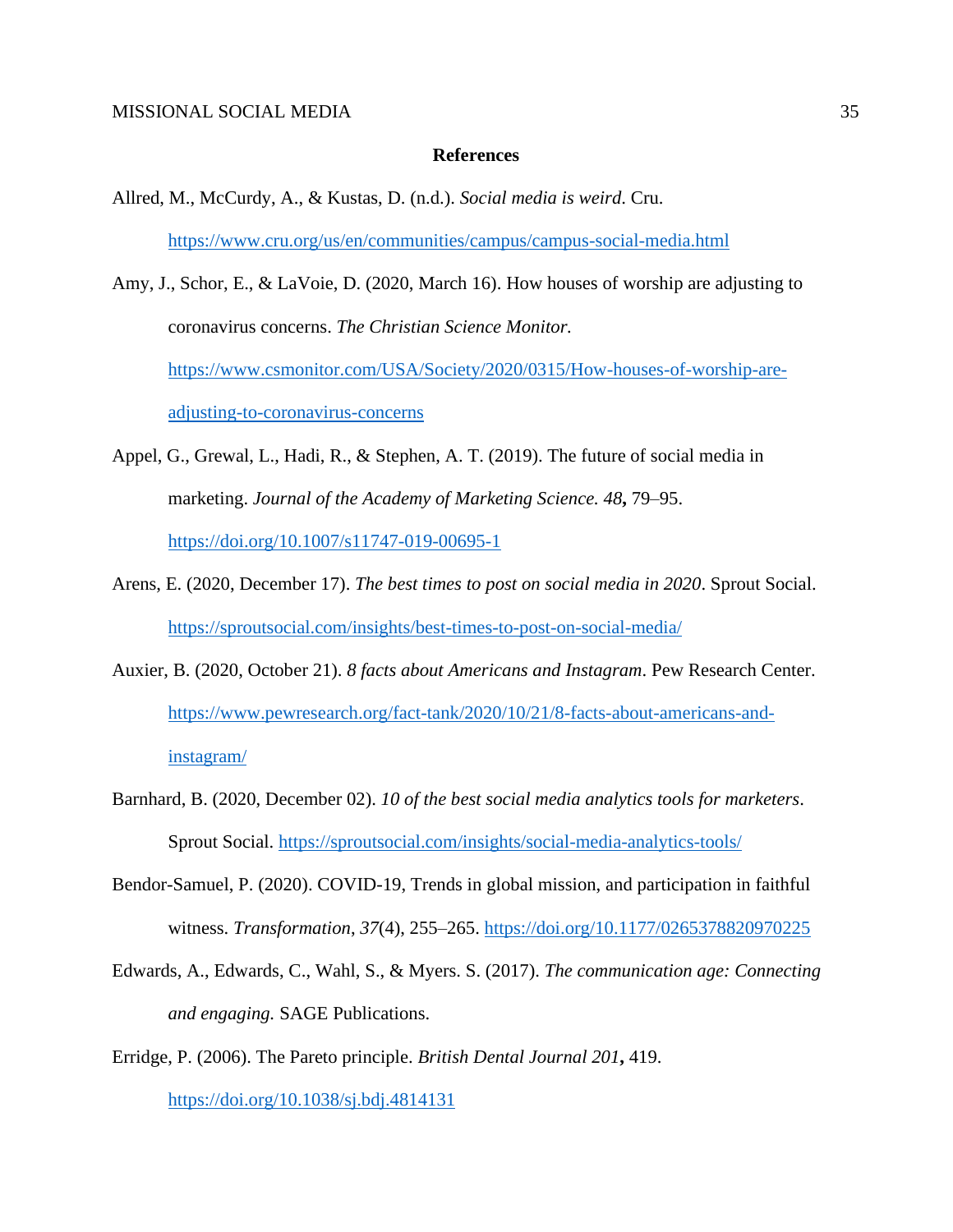- Ferreira, N. M. (2021, January 28). *Best time to post on social media in 2021.* Oberlo. <https://www.oberlo.com/blog/best-time-post-social-media>
- Gates, B. (2017, October 28). "Content is king" essay by Bill Gates 1996. [https://medium.com/@HeathEvans/content-is-king-essay-by-bill-gates-1996](https://medium.com/@HeathEvans/content-is-king-essay-by-bill-gates-1996-) df74552f80d9
- Gould, M. (2013). *The social media gospel: Sharing the good news in new ways.* Liturgical Press.
- Hedt, N. (2013). Missional spirituality among digital natives: Technology, spirituality and mission in an age of social media. *Lutheran Theological Journal, 43*(3), 187-202.

*New International Version Bible*. (2011). Zondervan. (Original work published 1978)

- Hoppe, C. (2019, February 07). *Social media for missions: An introductory guide.* Mobile Ministry Forum. [https://mobileministryforum.org/social-media-for-missions-an](https://mobileministryforum.org/social-media-for-missions-an-introductory-guide/)[introductory-guide/](https://mobileministryforum.org/social-media-for-missions-an-introductory-guide/)
- Kemp, S. (2020, February 04). *Digital 2020: 3.8 billion people use social media.* We Are Social. <https://wearesocial.com/blog/2020/01/digital-2020-3-8-billion-people-use-social-media>
- Lazarus, N. (2017). *The connected church: A social media communication strategy guide for churches, nonprofits and individuals in ministry*. Natchi Muthu Lazarus.

Luttrell, R., & Capizzo, L. W. (2019). *The PR agency handbook*. SAGE.

- Mahoney, L. & Tang, T. (2017). *Strategic social media: From marketing to social change.* John Wiley & Sons Inc.
- McKinley, M. (2017, October 26). *Missions is church planting or it's not really Christian missions.* International Mission Board. [https://www.imb.org/2017/10/26/mission-church](https://www.imb.org/2017/10/26/mission-church-planting/)[planting/](https://www.imb.org/2017/10/26/mission-church-planting/)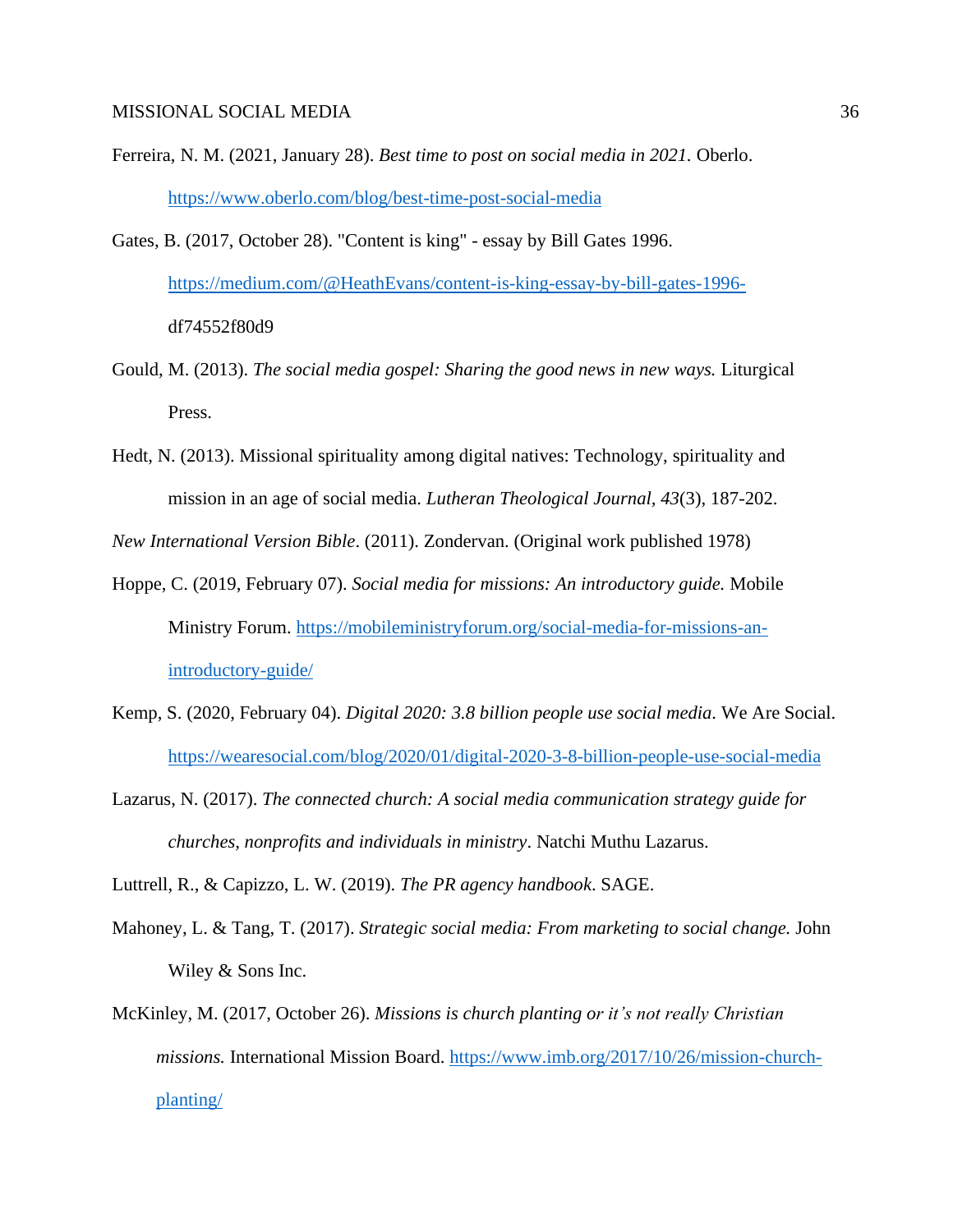- Pew Research Center. (2020a, June 05). *Demographics of social media users and adoption in the United States.* Pew Research Center. [https://www.pewresearch.org/internet/fact](https://www.pewresearch.org/internet/fact-sheet/social-media/)[sheet/social-media/](https://www.pewresearch.org/internet/fact-sheet/social-media/)
- Pew Research Center. (2020b, August 10). *Attending and watching religious services in the age of the coronavirus*. [https://www.pewforum.org/2020/08/07/attending-and-watching](https://www.pewforum.org/2020/08/07/attending-and-watching-religious-services-in-the-age-of-the-coronavirus/)[religious-services-in-the-age-of-the-coronavirus/](https://www.pewforum.org/2020/08/07/attending-and-watching-religious-services-in-the-age-of-the-coronavirus/)
- Raja-Yusof, R., Norman, A., Abdul-Rahman, S., Nazri, N., & Mohd-Yusoff, Z. (2016). Cybervolunteering: Social media affordances in fulfilling NGO social missions. *Computers in Human Behavior, 57,* 388-397.<https://doi.org/10.1016/j.chb.2015.12.029>
- Sehl, K. (2020, September 21). *Social media for nonprofits: 11 essential tips for success.*  Hootsuite.<https://blog.hootsuite.com/social-media-for-nonprofits/>
- Tankovska, H. (2021a, January 27). *U.S. Facebook user activities 2020.* Statista. <https://www.statista.com/statistics/275788/share-of-facebook-user-activities/>
- Tankovska, H. (2021b, January 27). *Instagram monthly active users.* Statista. [https://www.statista.com/statistics/253577/number-of-monthly-active-instagram](https://www.statista.com/statistics/253577/number-of-monthly-active-instagram-users/#:~:text=In%20June%202018%2C%20Instagram%20had,user%20properties%20owned%20by%20Facebook)[users/#:~:text=In%20June%202018%2C%20Instagram%20had,user%20properties%20o](https://www.statista.com/statistics/253577/number-of-monthly-active-instagram-users/#:~:text=In%20June%202018%2C%20Instagram%20had,user%20properties%20owned%20by%20Facebook) [wned%20by%20Facebook](https://www.statista.com/statistics/253577/number-of-monthly-active-instagram-users/#:~:text=In%20June%202018%2C%20Instagram%20had,user%20properties%20owned%20by%20Facebook)
- Van Ruler, B. (2018). Communication theory: An underrated pillar on which strategic communication rests. *International Journal of Strategic Communication. 12*(4), 267-381. <https://doi.org/10.1080/1553118X.2018.1452240>
- Voorveld, A.M.H., Van Noort, G., Muntinga, D., & Bronner, F. (2018). Engagement with social media and social media advertising: The differentiating role of platform type. *Journal of Advertising*. *47*(1), 38-54.<https://doi.org/0.1080/00913367.2017.1405754>